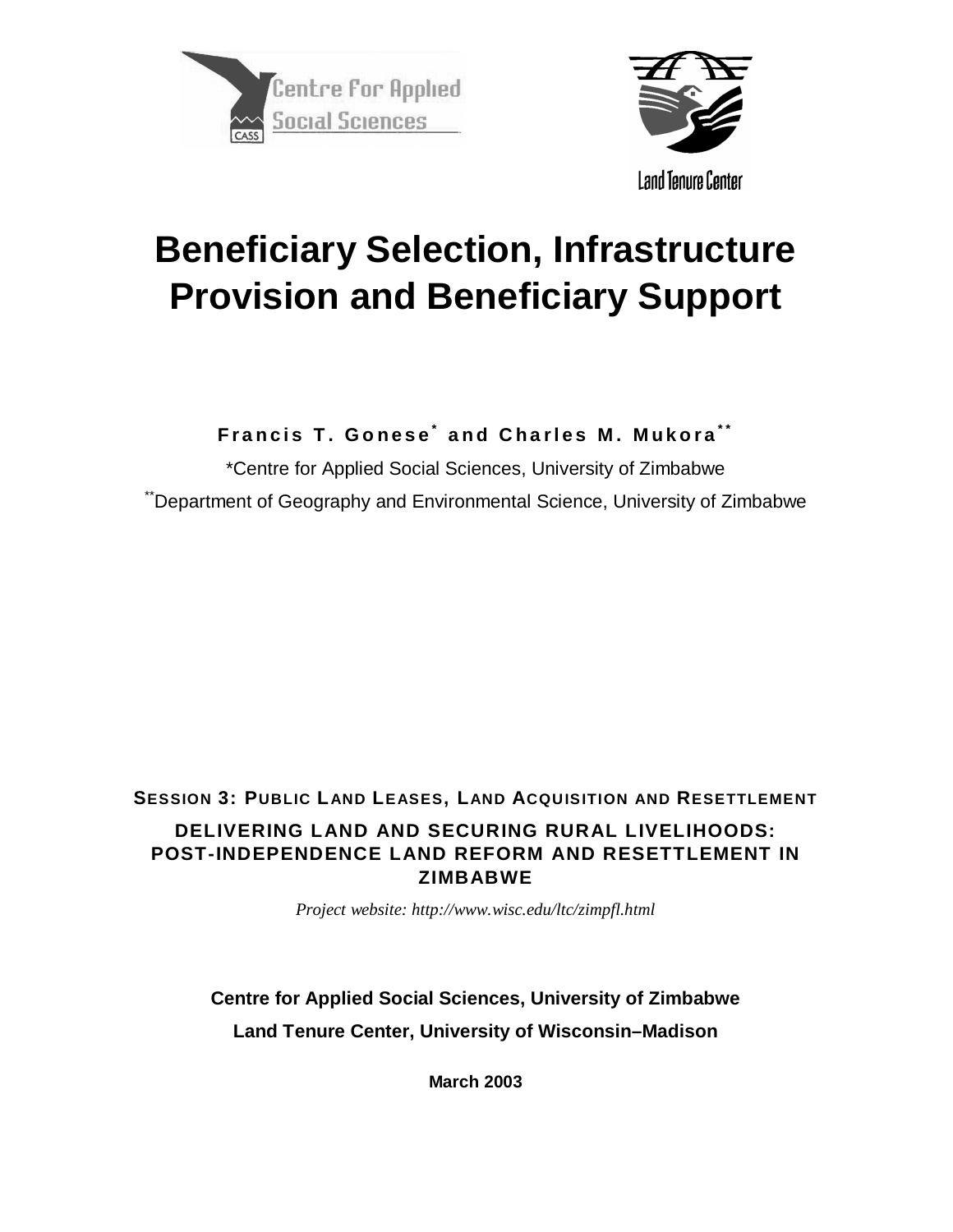#### **Francis T. Gonese**

fgonese@science.uz.ac.zw

**Charles M. Mukora** cmukora@arts.uz.ac.zw

This output was made possible in part through support provided by the US Agency for International Development (USAID), under the terms of USAID/ZIMBABWE CA 690-A-00-99-00270-00.

The Land Tenure Center of the University of Wisconsin-Madison and the Centre for Applied Social Sciences, University of Zimbabwe provide technical assistance, training, capacity building, and research in support of Zimbabwe's Land Reform and Resettlement Program II.

All views, interpretations, recommendations, and conclusions expressed in this paper are those of the author(s) and not necessarily those of the supporting or cooperating organizations.

Copyright © by author. All rights reserved.

Readers may make verbatim copies of this document for noncommercial purposes by any means, provided that this copyright notice appears on all such copies.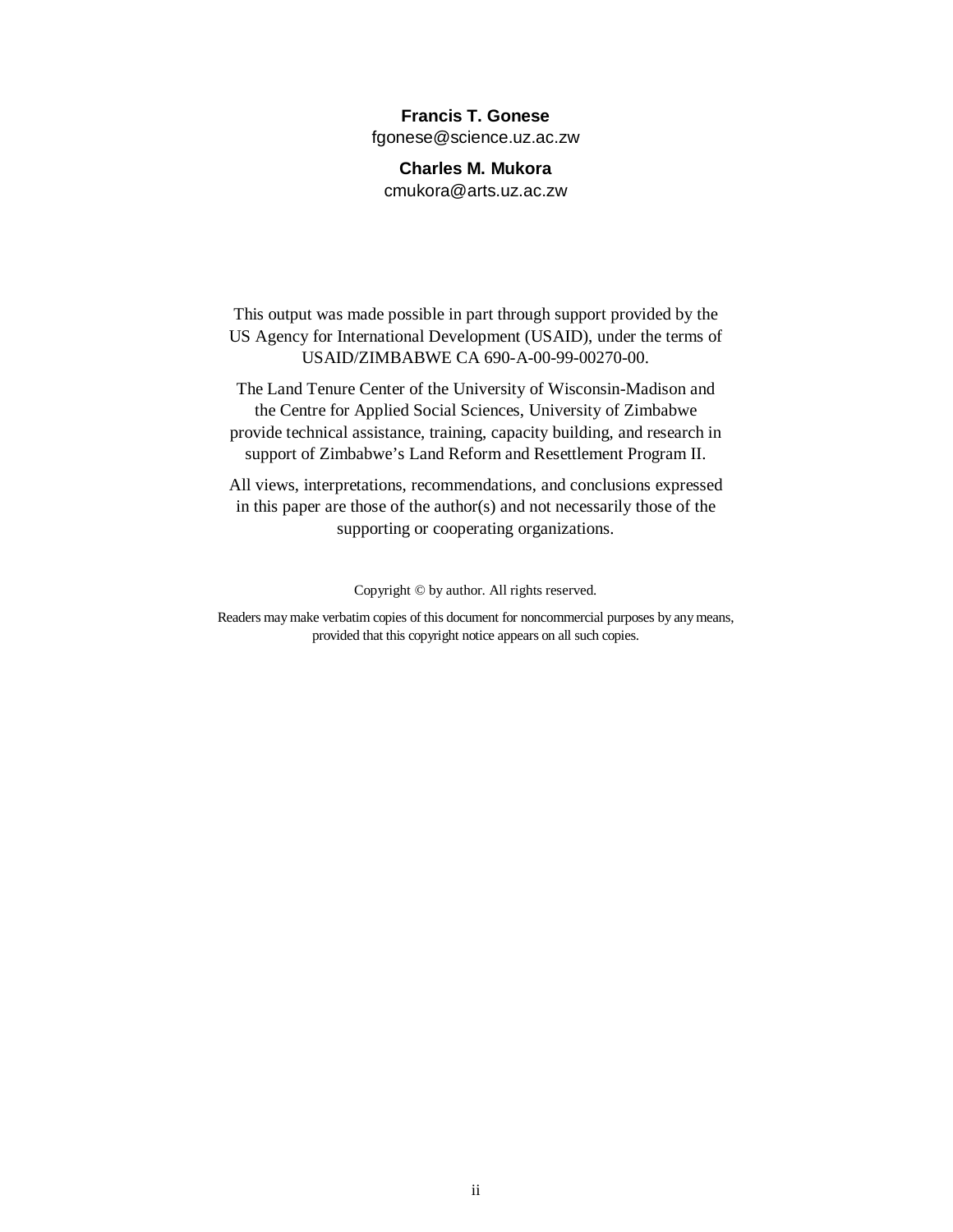# **Contents**

|                                                                                          | Page |
|------------------------------------------------------------------------------------------|------|
| <b>ABSTRACT</b>                                                                          | Ш    |
| <b>I. INTRODUCTION</b>                                                                   | 1    |
| 1.1 Background                                                                           | 1    |
| 1.2 Objectives of Zimbabwe's Resettlement Programme                                      | 3    |
| <b>2. BENEFICIARY SELECTION</b>                                                          | 5    |
| 2.1 Background                                                                           | 5    |
| 2.2 Selection Institutions, Criteria and Procedures as Set out in the Policies           | 5    |
| 2.3 The Application of Beneficiary Selection Policies on Selected Models                 | 7    |
| 2.4 Transparency in Beneficiary Selection                                                | 11   |
| 3. INFRASTRUCTURAL DEVELOPMENT AND BENEFICIARY SUPPORT                                   | 13   |
| 3.1 Rationale and Objectives of Infrastructural Development under Land Redistribution    | 13   |
| <b>3.2 Policy Provisions for Infrastructure</b>                                          | 14   |
| 3.3 Empirical Observations on Scheme Development and Beneficiary Support                 | 21   |
| 3.4 Infrastructure Provision and Support Services in Phase Two                           | 25   |
| <b>4. EMERGING ISSUES FOR POLICY CONSIDERATION</b>                                       | 26   |
| 4.1 Improvement of Criteria for Beneficiary Selection                                    | 27   |
| <b>4.2 Complementary Non-state Financing</b>                                             | 27   |
| 4.3 Rationalizing Fast Track through Provision of Infrastructure and Support Services    | 28   |
| 4.4 Streamlining Implementation Responsibilities and Accountability                      | 28   |
| 4.5 Emphasis on and Investment in Productive Infrastructure, Support Services, and Water |      |
| <b>Development for Irrigation Farming</b>                                                | 29   |
| <b>REFERENCES</b>                                                                        | 29   |

# **Contents**

| <b>Table 1. Selected ARDA Settlement Schemes</b>                                                                                                              | 8  |
|---------------------------------------------------------------------------------------------------------------------------------------------------------------|----|
| Box 1. Planning Criteria for providing Physical Infrastructure, Social Facilities and Support<br>Services in Resettlement Schemes under Phase One (1980-1998) | 15 |
| Table 2: Major Infrastructure Development Outputs of the Resettlement Programme as at<br>December 31, 1989                                                    | 18 |
| Table 3. Level of Infrastructural Provision under the Resettlement Programme as at September<br>1996                                                          | 20 |
| Table 4. Three Tier Schemes: Level of Completion of Infrastructure                                                                                            | 20 |
| Table 5. A classification of existing Community management structures and their respective<br>functions                                                       | 24 |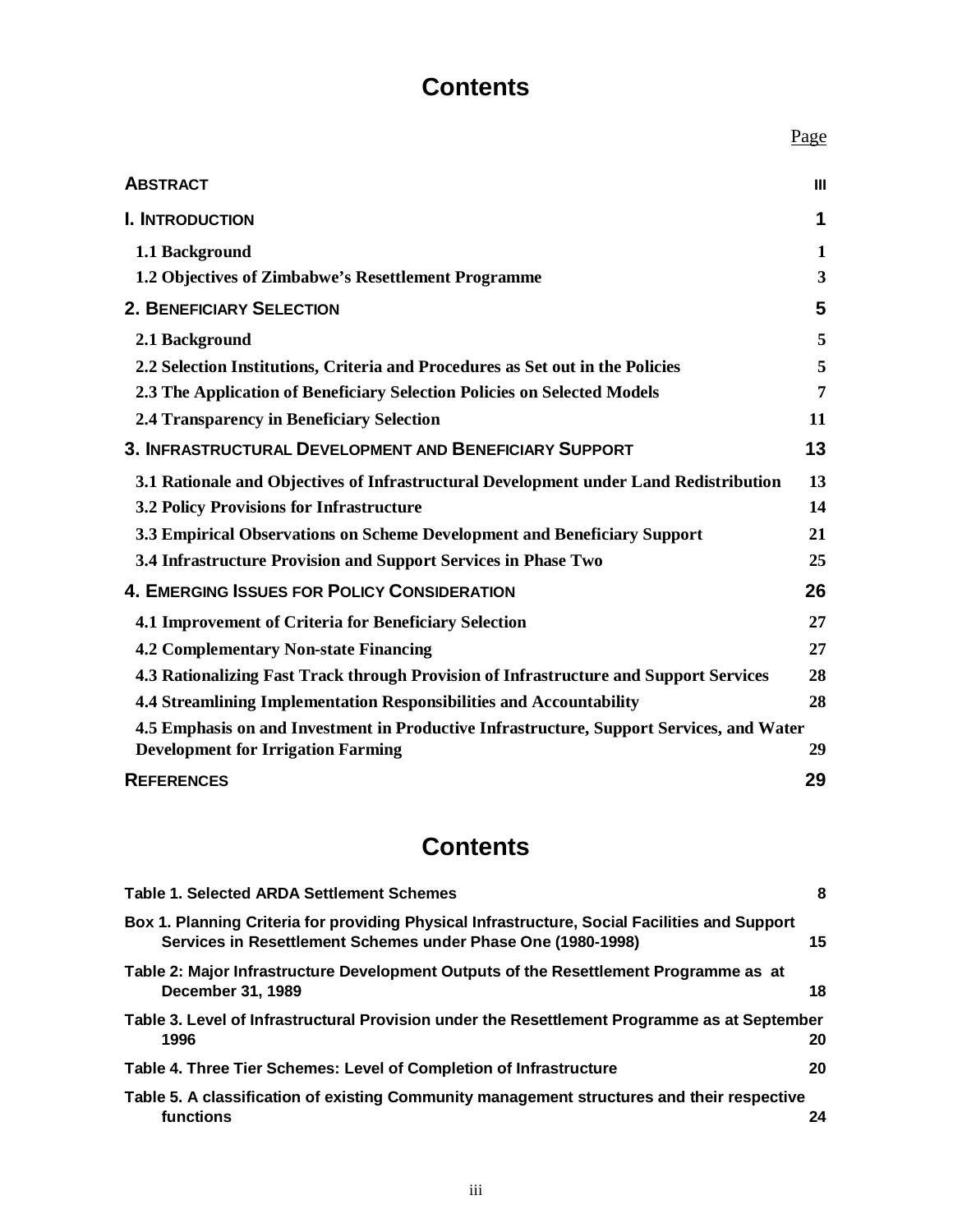# **ABSTRACT**

On attainment of Independence in 1980 Zimbabwe implemented a major land redistribution and resettlement programme whose main goals were to restore land rights to the majority indigenous black population and extend livelihood opportunities to hitherto disadvantaged sectors of the population. The immediate objectives of the programme included the resettlement of war-displaced families and returning refugees, the provision of infrastructure and social services in areas devastated by war, as well as providing population relief in overcrowded communal areas. A clearly defined organisational framework for implementing the programme facilitated coordination and interaction among participating stakeholders during the first decade (Phase One) of programme execution.

Phase Two (the second decade onwards) of the programme experienced greater stress in resource availability and implementation organisation and accountability as well as heightened beneficiary demand for improved outputs from the redistribution process. With these increased pressures the programme has been unable to deliver expected outputs as operational parameters have exceeded policy provision. Operational realities in the implementation of the programme suggest a clear and urgent need for reviewing and strengthening the guiding policy framework in order that resource productivity and beneficiary success may be realised.

Experience from the two Phases of resettlement implementation suggests the following as essential elements in improving delivery of desirable outputs without adverse social and economic effects or with maximum long term sustainability of the land resource: a set of unambiguous, realistic beneficiary selection criteria; a streamlined, transparent and accommodative implementation atmosphere as well as a suitable supportive mechanism to enhance beneficiary productivity and growth.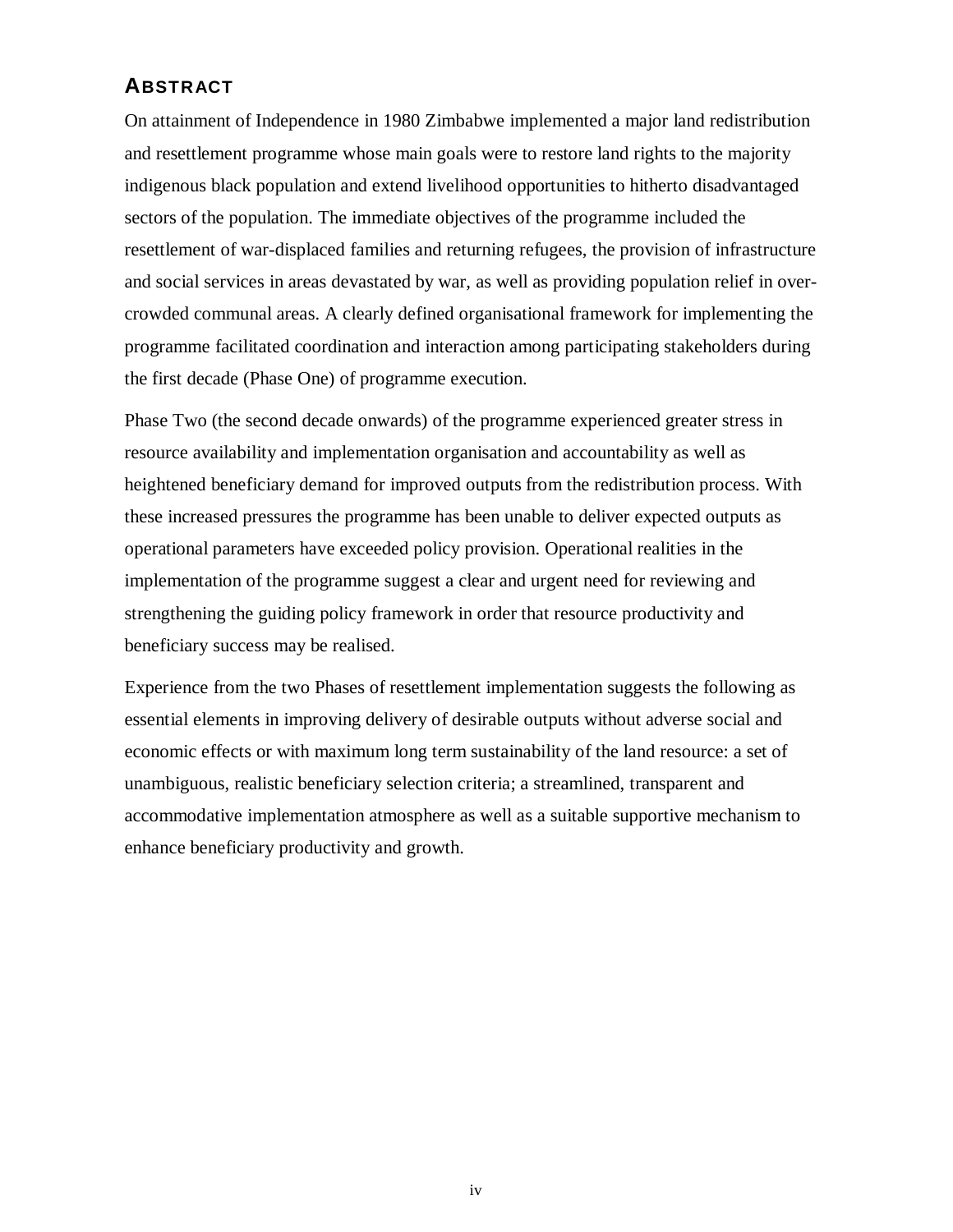# **BENEFICIARY SELECTION , I NFRASTRUCTURE P ROVISION AND BENEFICIARY S UPPORT**

by

## **Francis T. Gonese and Charles M. Mukora**

#### **I. INTRODUCTION**

#### **1.1 Background**

Zimbabwe embarked on a massive land redistribution programme on the attainment of Independence in April 1980 following an armed struggle during which the black majority population fought to, among other things, regain land rights deprived by British colonialism and the subsequent entrenchment of white settler rule. The decade and half-long armed fight for Independence was a culmination of country-wide resistance by the indigenous population to the systematic dispossession and displacement suffered at the hands of the colonialists since 1890. It was also a process through which the question of access to and ownership of the land resource became the rallying point in the call for reasserting indigenous nationhood. With the attainment of nationhood, it was indeed to be expected that an Independent, majority African government would implement a land reform programme to address the near-century old contentious land dispossessions and subsequent ownership structures (Moyo, 1987; 1990; Bratton, 1990; among others) and placate the high expectations of the black populace. At the same time the socio-economic conditions prevailing in the communal areas (including high population pressures on habitable lands; degraded natural resources; limited livelihood and productivity opportunities, and general poverty) provided impetus for popular demand for greater access to the land and other natural resources to ameliorate declining livelihoods.

Land redistribution in Zimbabwe has thus been implemented as a logical sequel to the demise of the colonisation process and the attainment, in political terms, of national selfdetermination. It has essentially been characterised by the resettlement of black smallholder farmers on land acquired by the state from former commercial farmland that historically fell under large-scale white settler ownership and operation or corporate control. The resettlement process ultimately sought to address the three major dimensions of the national land resource in the country, namely, historical inequality in distribution, optimality of use, and long term sustainability (Government of Zimbabwe, 1999).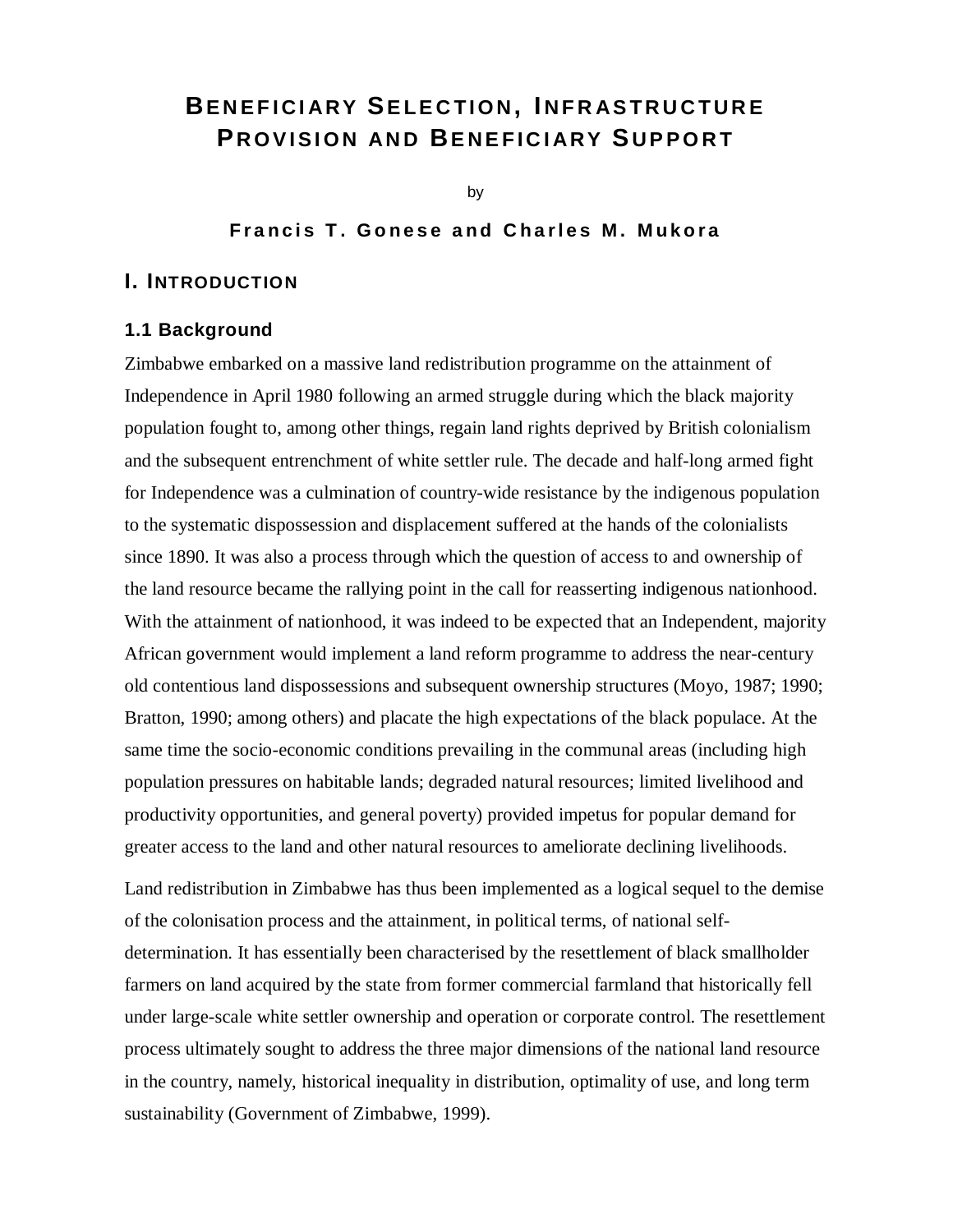The post-Independence redistribution process has variously been documented in Government of Zimbabwe policy statements and operational guidelines of the 1980s and 1990s, particularly in terms of criteria and procedures for beneficiary selection, implementation, organisation as well as provision of state support for consolidating the establishment of beneficiaries on resettled lands. Both policy outlines and empirical evidence over the first two decades of Independence show a clear transition from, initially, a rehabilitative resettlement programme reflective of post-war recovery activities to, subsequently, consolidation processes that seek to address more candidly issues of productivity, own-contribution and self-reliance on the part of beneficiaries. Where a highly centralised state implementation and management machinery was the dominant factor in programme execution and services provision in the 1980s, greater demands for resources and increasing calls for more beneficiary contribution and enhanced stakeholder participation effectively diluted the state's capacity in terms of level and quality of services rendered in the second half of the 1990s onwards. The 1980s and the first half of the 1990s coincide with Phase One of the programme—the Intensive resettlement - phase which was characterised by elaborate planning and infrastructure provision that preceded emplacement of beneficiaries (mainly war-affected and ex-communal land households) on the land specifically purchased by the state or effectively abandoned during the War of Liberation; this was a period of land availability and relative abundance which facilitated planning for large numbers of beneficiaries in contiguous land blocks. The second half of the 1990s and beyond represents Phase Two of the programme, characterised by greater scarcity of land for resettlement, reduced resource availability on the part of government, as well as rejuvenated demand for resettlement land by communal land households and other prospective programme beneficiaries—this phase exerted greater demands on government in terms of emplacement outputs, infrastructural needs and support services. It is convenient to analyse the performance of the resettlement process in terms of the two Phases as they clearly represent the state's varying capacities regarding the parameters that permitted effective resettlement implementation.

This paper analyses the experiences of Zimbabwe's land redistribution programme in terms of the beneficiary selection, infrastructure development and overall support for the resettled communities to facilitate and consolidate their establishment in the new land schemes.

2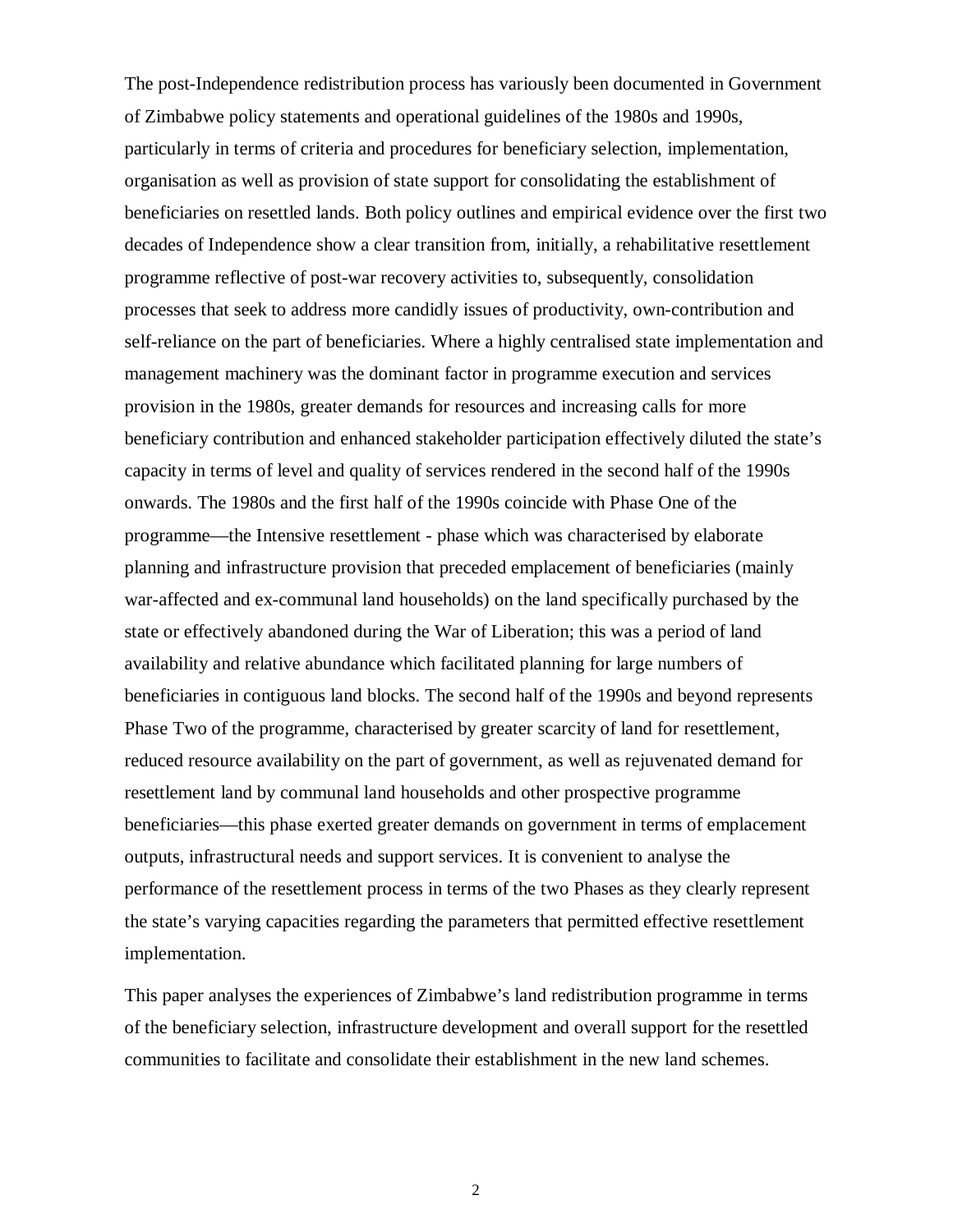# **1.2 Objectives of Zimbabwe's Resettlement Programme**

The specific objectives of land redistribution at Independence were enunciated in the document Intensive Resettlement: Policies and Procedures *<sup>1</sup>* (1980) as:

- a) to provide some relief of the pressure on over-populated land;
- b) to extend and improve the base for productive agriculture in the peasant farming sector through individuals and co-operatives;
- c) to improve the standard of living of the largest and poorest sector of the population of Zimbabwe;
- d) to ameliorate the plight of the people who have been adversely affected by the war and to rehabilitate them;
- e) to provide, at the lower end of the scale, opportunities for people who have no land and who are without employment and may, therefore, be classed as destitute;
- f) to bring abandoned or under-utilised land into full production as one facet of implementing an equitable policy of land redistribution;
- g) to expand or improve the infrastructure and services that are needed to promote the growth of people and of economic production; and
- h) to achieve national stability and progress in a country that has only recently emerged from the turmoil of war.

(Source: Intensive Resettlement: policies and procedures Document, Government of Zimbabwe. September 1980. p. 2.)

These policy objectives clearly represent a rehabilitative programme, targeting war-displaced communities (including former inhabitants of concentration camps (euphemistically termed "protected villages"); returning refugees (both extra-territorial and urban); demobilised war combatants, and the identified landless from the communal areas) as well as abandoned farmland that required infrastructural and productivity revival. They also portray a programme that focused on **translocation resettlement**, involving physical re-location of

 $\overline{a}$ 

<sup>&</sup>lt;sup>1</sup> This Document was subsequently revised in 1983 and 1985 to update operational guidelines for implementing the programme as well as the criteria for providing support services and facilitating the interaction of the various participating institutions. For all intents and purposes the Document – in its various versions – remained the fundamental policy guide in operationalizing land redistribution and resettlement in the country in the two decades following Independence.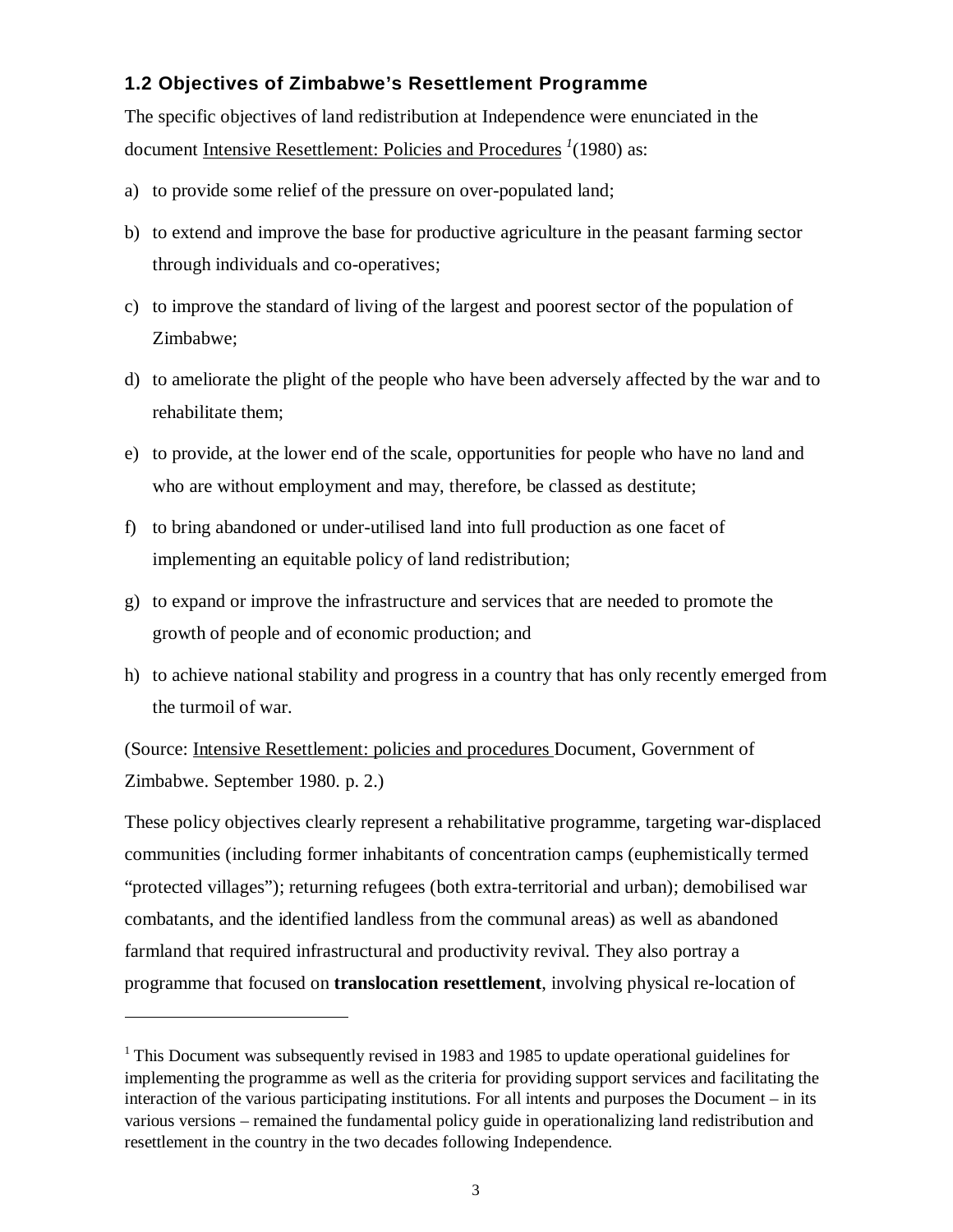beneficiaries to take up and develop the allocated holdings on the government-acquired land. In addition to the rehabilitation focus, the programme also sought to extend "productive agriculture" and employment opportunities to the "peasant" farming sector and the destitute, as well as provide some infrastructure for social and economic development.

The programme objectives thus defined planning parameters and considerations that had to be taken into account in the process of programme implementation and service provision. For example, given the stated or intended target beneficiaries, other criteria for selecting those to be resettled became secondary, while the provision of services and infrastructure had to be made in a manner that recognised the plight and productive capacity of the stated beneficiaries. Furthermore the socio-economic background and condition of the targeted beneficiaries warranted that infrastructure and other support services be provided primarily from state resources, partly as a public responsibility and partly an expression of national priorities in sectoral development and resource allocation.

The initial objectives were slightly modified in Phase Two of the Programme, to read as follows:

- a) to acquire five million hectares from the Large-Scale Commercial Farming sector for redistribution;
- b) to resettle 150 000 families, youths graduating from agricultural colleges and others with demonstrable experience in a gender sensitive manner;
- c) to reduce the extent and intensity of poverty among rural families and farm workers by providing them adequate land for agricultural use;
- d) to increase the contribution of agriculture to the Gross Domestic Product (GDP) by increasing the number of commercialised small-scale farmers using formerly underutilised land;
- e) to promote the environmentally sustainable utilisation of land; and
- f) to increase conditions for sustainable peace and social stability by removing imbalances in land ownership.

**Source**: Inception Phase Framework Plan: 1999 to 2000, An Implementation Plan of the Land Reform and Resettlement Programme—Phase 2, p.3.

These modifications were introduced in order to put more focus on the question of sustainability and optimal use of the land resource. The identification and selection of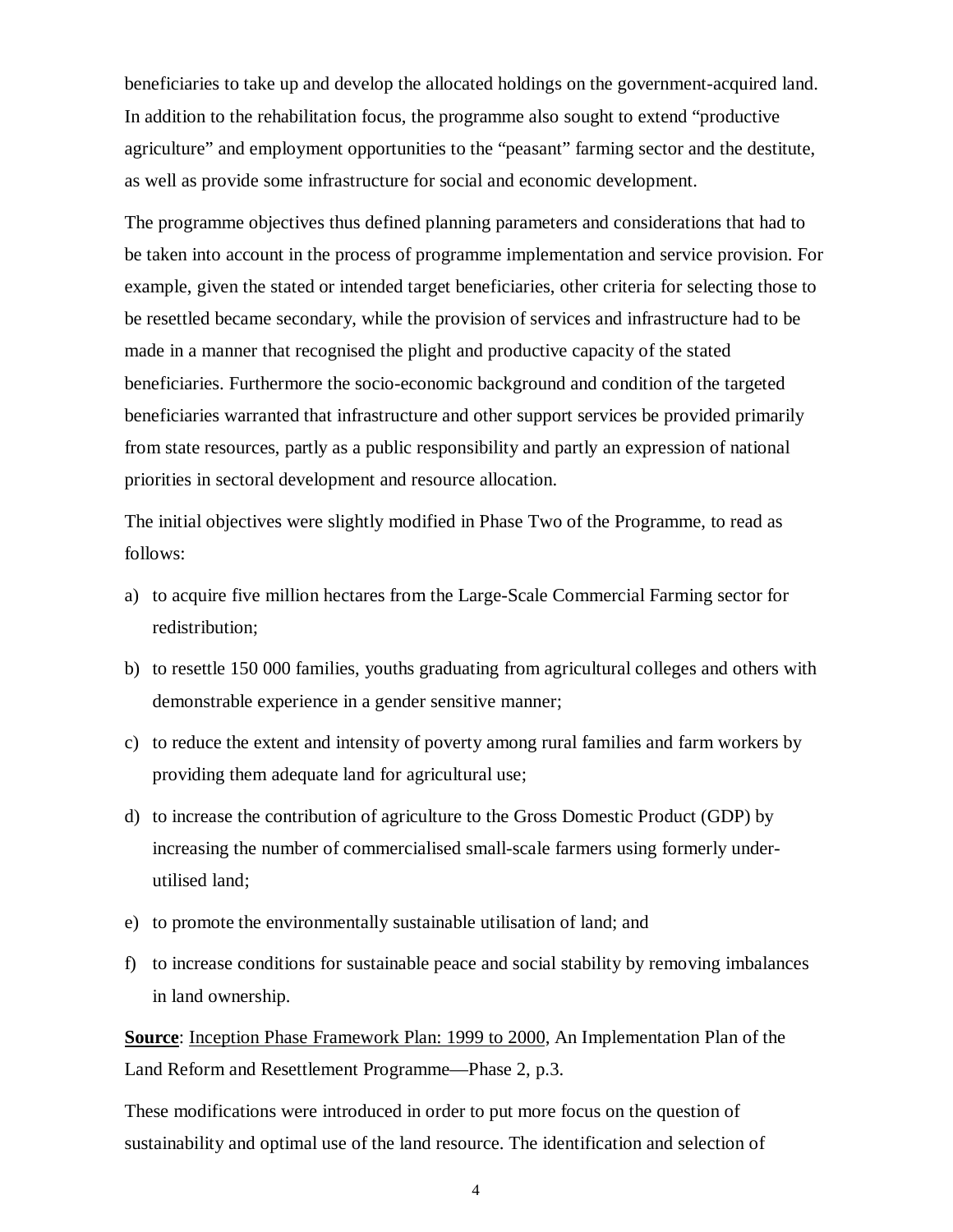resettlement beneficiaries, together with the modalities of providing support services, were thus to be altered accordingly to reflect the changed circumstances defined by the objectives.

# **2. BENEFICIARY SELECTION**

#### **2.1 Background**

Land reform policies were formulated to benefit selected groups of the Zimbabwean populace. The selection of beneficiaries was guided by specific criteria, which were considered by identified institutional structures following set procedures. It should, however, be noted from the onset that the selection criteria and institutions differed according to different resettlement models and during the different phases.

This section considers these criteria, institutions and procedures as they are set out in the Policies and Procedures for the first and second phases. It will analyse and critique the application of these selection criteria and procedures during the two phases and during the current fast track resettlement programme.

# **2.2 Selection Institutions, Criteria and Procedures as Set out in the Policies**

During Phase One of the programme settler selection was the responsibility of the Department of Rural Development in full consultation with respective Rural District Councils for the Model A schemes. For Model B selection the Department was to consult with the Department of Co-operative Development (Mukora, 1984) **;** while for the Model C it had to consult with the Agricultural and Rural Development Authority (ARDA).

The following criteria were used for the selection of settlers, especially for the Model A. Successful candidates had to be:

- a) effectively landless, i.e. having no or little land to support oneself and dependants;
- b) unemployed (either self or the spouse) ;
- c) poor, as the intention was to reach and cater for the rural poor;
- d) married or widowed with dependants. Widowed or unmarried women with dependants were to be allocated land in resettlement schemes in their own right;
- e) aged 18 to 55 years and physically fit and potentially able to make productive use of the land allocated;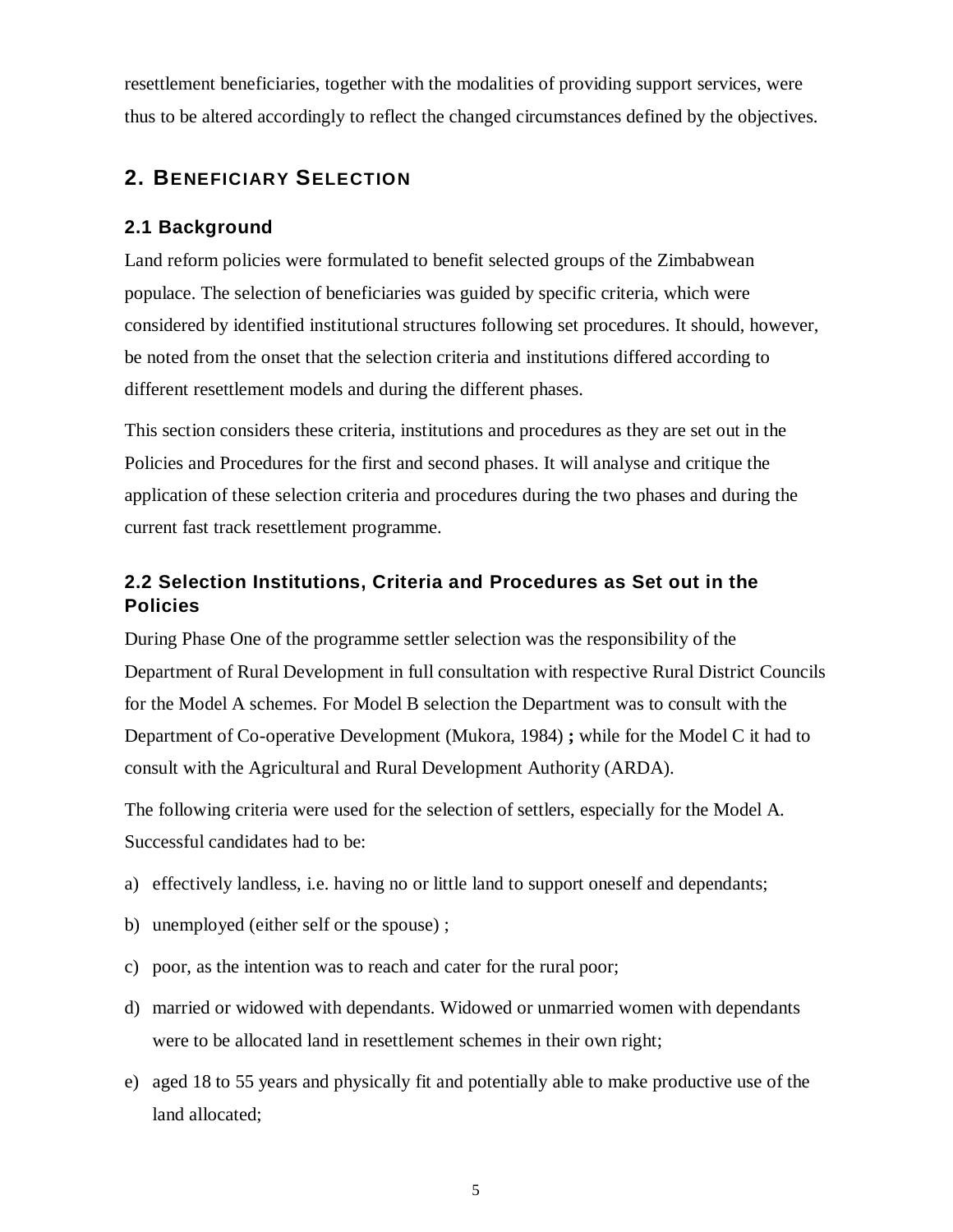- f) prepared to give up all land and grazing rights in the communal area of origin;
- g) a returning Zimbabwean refugee—this category received special consideration at the conclusion of the liberation war; or
- h) experienced and master farmer willing to give up all land rights in the communal areas and wage employment elsewhere.

The following procedures were adopted and implemented in actual selection:

- a) Resettlement registration forms were distributed to potential settlers through Rural District Councils.
- b) A Resettlement Officer held meetings and travelled through the area to explain resettlement policy and assisted in the filling in of the forms.
- c) The registration forms were returned to the Rural District Council through the Ward Councillors.
- d) Ex-farm labourers were registered directly by the Resettlement Officer.
- e) Applicants from the urban areas applied through the Rural District Council of their home area.
- f) Illegal occupants were required to go back to their Rural District Council area and register, as for the law abiding citizens, unless they occupied the land prior to July 1981 when they would be registered directly by the Resettlement Officers.

During Phase Two the responsibility for beneficiary selection was expanded to include more direct participation of other stakeholders, including the traditional leadership (i.e. Chiefs, headmen and village heads); traditional assemblies at various levels; Rural District Councils, and Local Government structures at various levels - i.e. District Administrators, Provincial Administrators and Governors. These institutions were assisted by farmers' unions at various levels, together with local non-governmental organisations and community-based organisations as locally considered appropriate.

Government also decided during this Phase to widen the catchment of candidates for resettlement to accommodate groups that were earlier not specified in its operational policy documents—including groups of poor households from over-crowded communal areas and over-populated villages, retrenched farm workers, and special categories of persons such as women, ex-combatants, agricultural graduates, master farmers, ex-mine workers and persons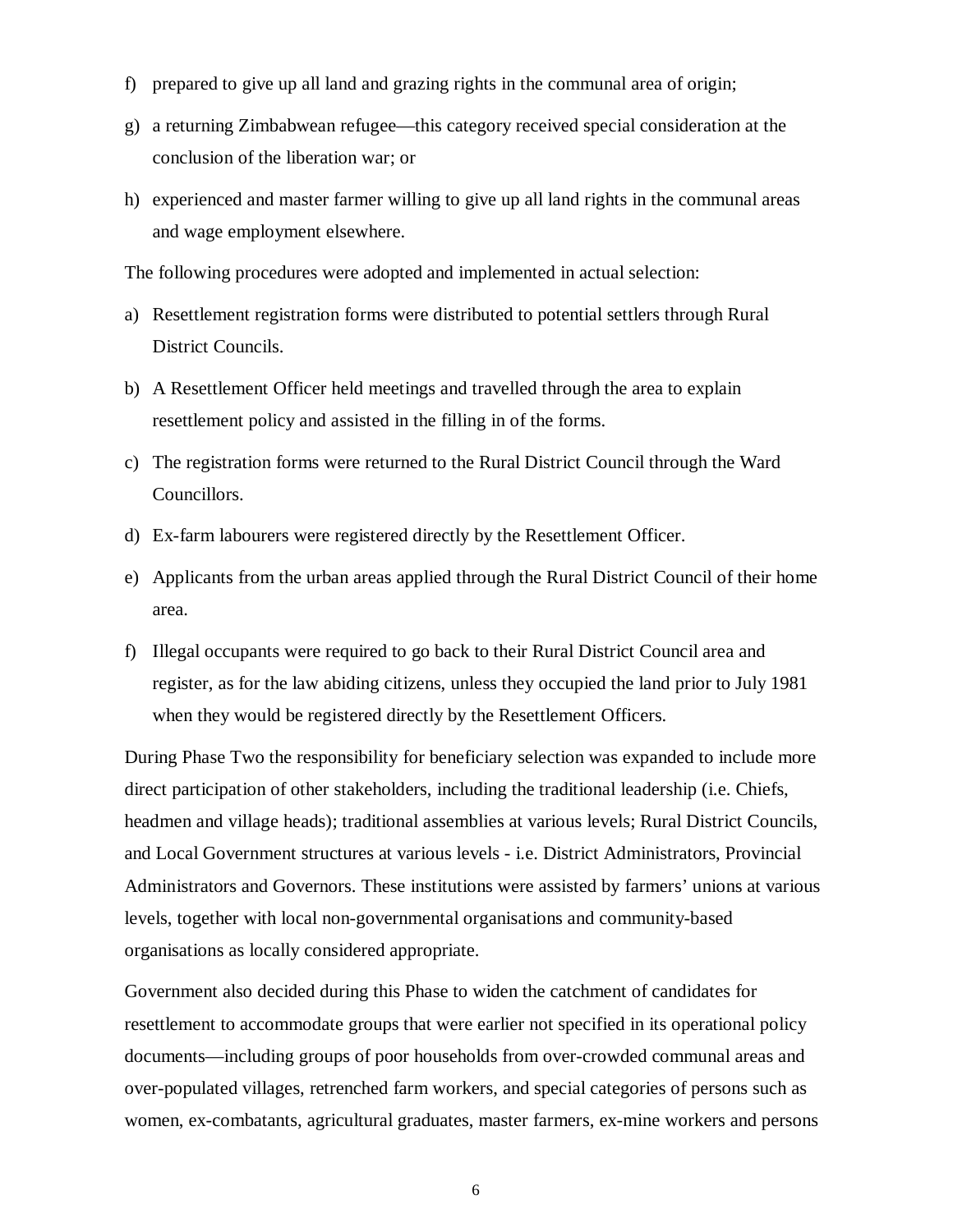of means and ability who intend to engage in agriculture in different resettlement models. The settlers in Model A1 and its variants, and three-tier models were primarily to be selected from lists established by the responsible institutions which were to be assisted by Agritex, and were expected to manage the selection process in an efficient, transparent and gender sensitive manner. The procedures for selecting beneficiaries for Model A2 and the Irrigation Model are discussed elsewhere below.

#### **2.3 The Application of Beneficiary Selection Policies on Selected Models**

It is pertinent at this point to examine the empirical application of some of the beneficiary selection policies and criteria in identified resettlement approaches. To illustrate the country's dynamic experiences in settlement implementation, a longitudinal analysis is adopted which assesses the contemporary rationale and relevance of respective selection criteria for periods transcending the two land redistribution Phases. Three models are illustrated here, namely small-scale commercial farm settlement schemes, the medium and large-scale commercial farm settlement schemes, and villagized Model A1 and its variants.

#### **2.3.1 Small Scale Commercial Farm Settlement Schemes**

Three sub-types of this model are considered. The selection procedures for the settlers or beneficiaries of these settlement schemes are based on the small-scale commercial farming (formerly the African Purchase Areas) and the specialised Agricultural and Rural Development Authority (ARDA) Models.

#### *a) Small Scale Commercial Farms*

These are pre-independence settlement schemes, which were designed and planned for master farmers. Some of them were expanded after independence.

Currently, there are 66 such schemes throughout the country in all the provinces. For selection for this model candidates had to hold Master Farmers' Certificate, and have a track record of farming success based on the agricultural demonstrator's recommendations. Successful candidates had to have acceptable levels of resource ownership (in terms of finance, livestock, farm implements, equipment and tools) to support their productive use of the allocated land. An interview with the District Commissioner and the District Agricultural Officer was also an integral component of the selection criteria under this model.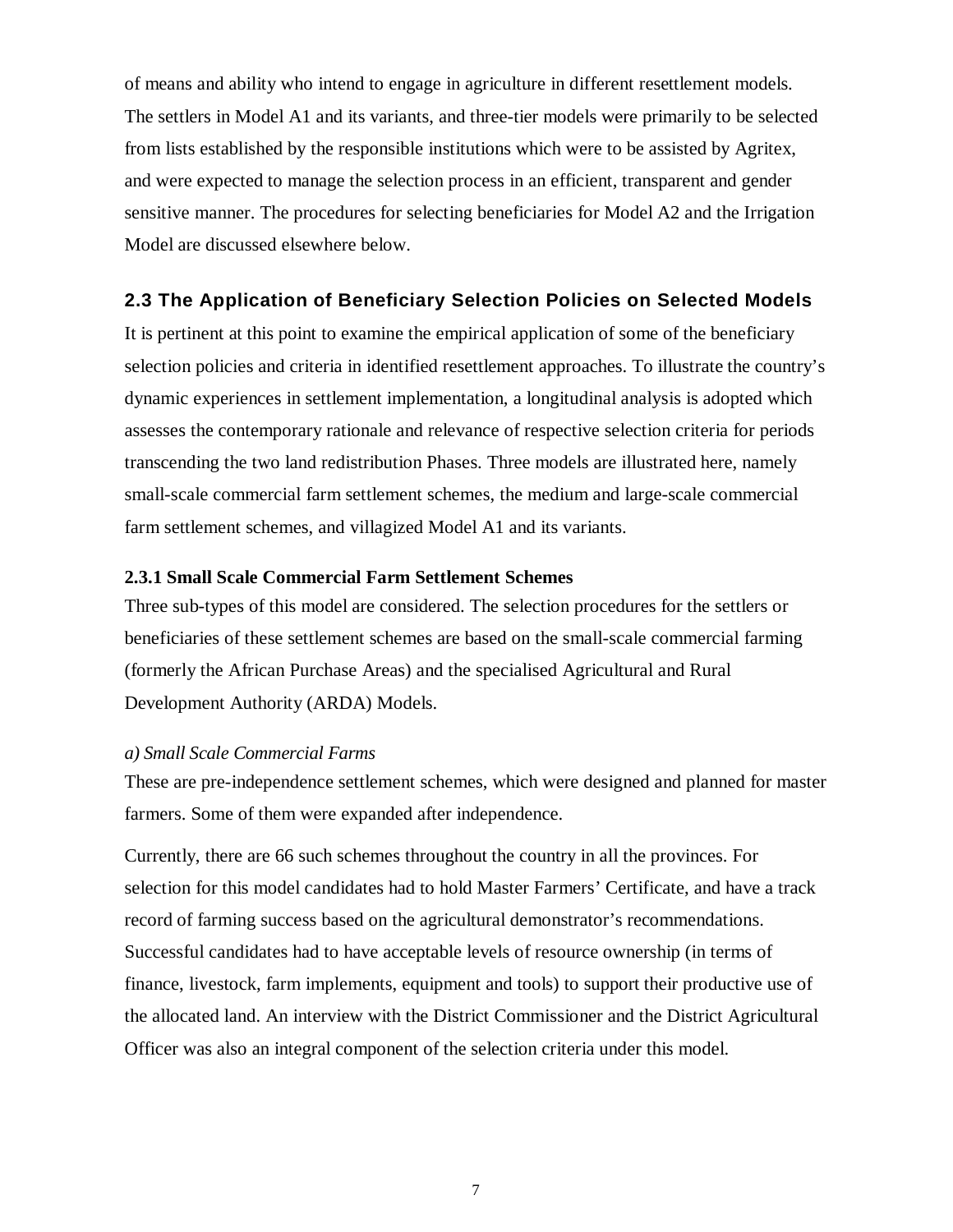#### *b) Specialised ARDA Settlement Schemes*

The Agricultural and Rural Development Authority administers several commercial farm settlement schemes in different parts of the country on behalf of the Rural State Land Division of the Ministry of Lands and Agriculture. Some of these schemes are listed in Table 1. The selection of beneficiaries for these schemes was done by a Land Settlement Board of the appointees of the Minister of Lands and Agriculture chaired by the ARDA General Manager. The main consideration for settler selection was discipline and not agricultural training or experience.

#### *c) Mukwasine Settlement Scheme*

The Mukwasine Sugar Estate Consortium administers Chipiwa Co-operative Settlement Scheme in the south-eastern lowveld of Chiredzi District. The scheme was established in 1981 with 120 initial plot holders. There are now 191 settlers operating on 1 911 hectares, with an average individual plot size of 10 hectares, ranging from 8,8 hectares to 14.7 hectares. The scheme specialises in the production of sugar cane.

| <b>Scheme</b>      | <b>Settlement</b><br>capacity<br>(households) | Average plot size<br>(hectares) |
|--------------------|-----------------------------------------------|---------------------------------|
| <b>Middle Save</b> | 88                                            | 10                              |
| Chisumbanje        | 118                                           | $3$ to 6                        |
| Gowe               | 35                                            | $3$ to 4                        |
| <b>Tsovane</b>     | 84                                            | $\overline{2}$                  |
| Antelope           | 40                                            | 1.5                             |
|                    | Plus cooperative of<br>46 members             | 69                              |
| <b>Ngwezi</b>      | 150                                           | $0.1$ to 3                      |

#### **Table 1. Selected ARDA Settlement Schemes**

Source: ARDA, March 1995.

The selection of beneficiaries was done by a Land Settlement Board made up of representatives of the Ministry Lands and Agriculture and Mukwasine Estate. The Board was chaired by the Ministry's appointee, normally the ARDA General Manager. Neither prior agricultural training nor experience was set as a pre-requisite for settler selection (Spear,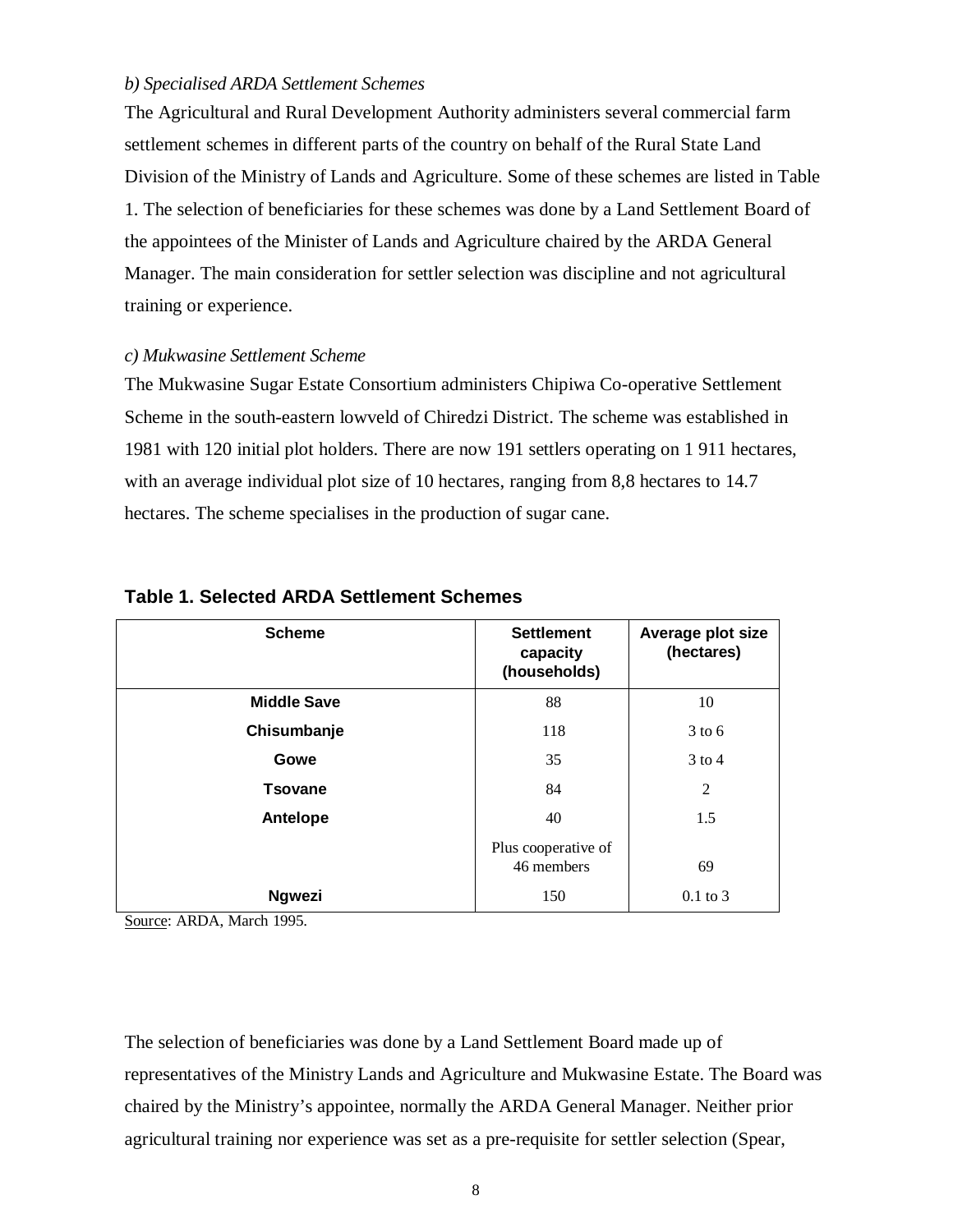1995). However, it was reported that the Board assessed candidates' potential to operate agricultural enterprises commercially at a large-scale level, taking into account some ownership of farm machinery or implements, as well as the availability of financial resources to meet basic farm inputs.

#### **2.3.2 Medium and Large Scale Commercial Farm Settlement Scheme**s

These commercial farm settlement schemes are the same as the Model A2 where settlers are allocated self-contained farm units for cropping, residence, grazing and woodlot establishment. Model A2 schemes are however spatially divided into small, medium, largescale and peri-urban categories and are therefore distinguished from these settlement schemes by either plot sizes of individual settlers or the nature and period of their resettlement.

Land allocation and settlement under Model A2 are specifically intended for the indigenisation of the large-scale commercial farming sector, where beneficiaries are given a 99-year lease with option to purchase. The model is expected to achieve the following objectives:

- a) to create a cadre of black indigenous farmers;
- b) to empower black entrepreneurs in the economy of Zimbabwe; and
- c) to facilitate access to input support for commercial agriculture by indigenous farmers.

Those objectives have been used to determine the selection criteria for the beneficiaries of the Model A2 schemes. For selection for Model A2 settlement an applicant should meet the following criteria:

- i) Zimbabwean citizenship;
- ii) An acceptable minimum level of academic education or certified technical competency in agriculture;
- iii) A demonstrated capacity in farming, such as trained master farmers;
- iv) Preparedness to reside permanently on the allocated unit, or demonstrating a capacity to employ a competent manager; and
- v) Development of a financially viable and agro-ecologically suitable five-year farming programme for the unit being applied for.

The identification and selection of beneficiaries followed set procedures. Available farms were advertised widely in the national media and at all provincial and district offices in both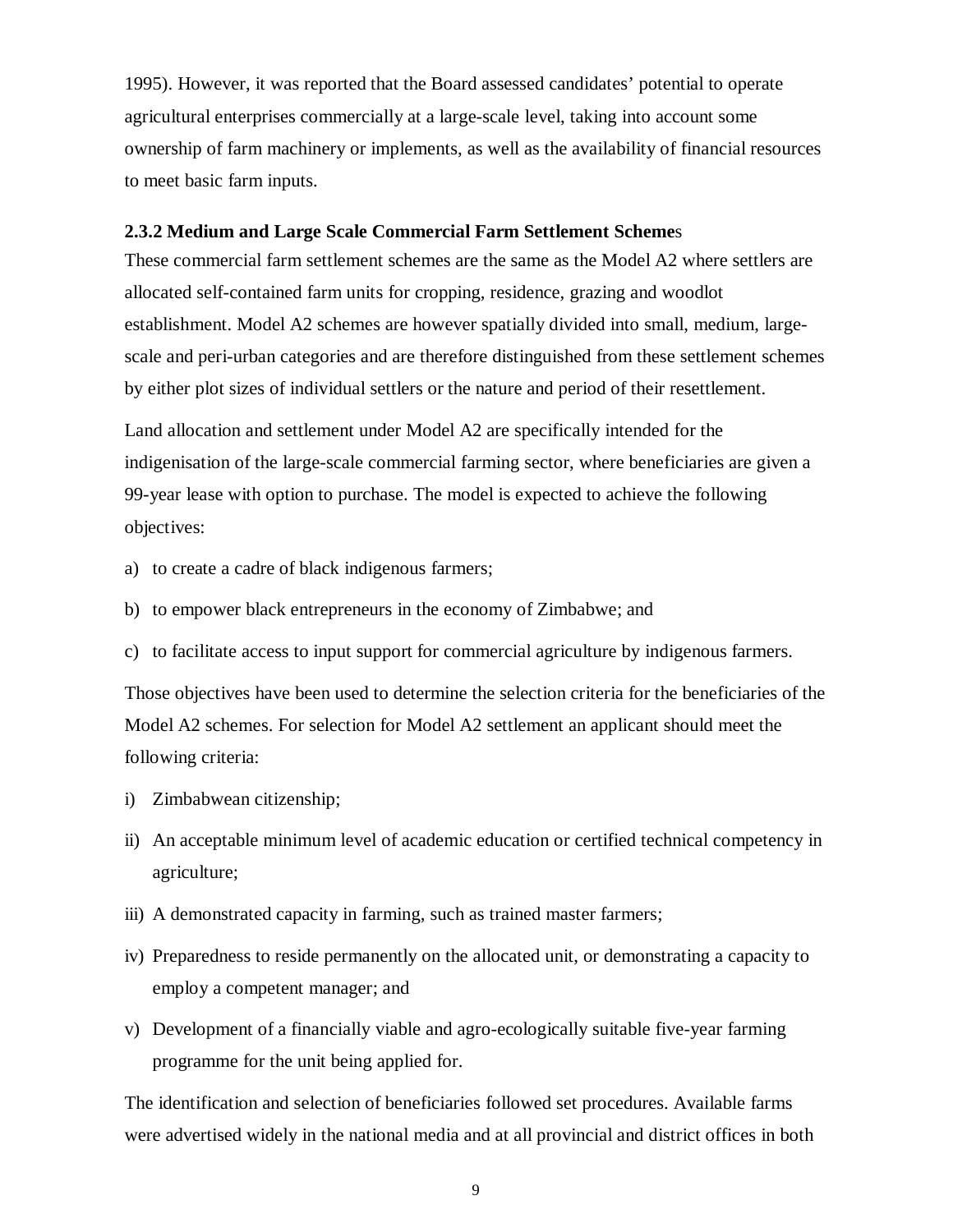the vernacular languages and English. Initially, application forms were available for a fee at the Ministry of Lands and Agriculture head office, at the provincial and district offices. Later on, the forms became available for free at the Ministry's head office and the provincial offices. Originally, a national Selection Board composed of relevant Government departments, parastatals and identified relevant organisations, chaired by ARDA General Manager, processed the application forms and chose those who qualified.

In January 2001 the Provincial Governors managed to persuade Government to allow the selection process to be undertaken at the provincial level. Each Province formed a Provincial Land Identification and Resettlement Committee which is chaired by the Provincial Governor and made up of members from the following government Ministries and/or Departments (Government of Zimbabwe, 2001):

- Local Government, National Housing and Public Construction
- Department of Lands in the Ministry of Lands, Agriculture and Rural Resettlement
- Department of Agricultural Research and Extension Services (AREX) in MLARR
- Department of Natural Resources
- District Development Fund
- Department of Veterinary Services
- Ministry of Home Affairs
- President's Office (C.I.O)
- Ministry of Defence
- Zimbabwe National Liberation War Veterans Association (ZNLWVA)
- Ministry of Youth, Gender and Employment Creation
- Department of Physical Planning
- Forestry Commission
- The Ruling Political Party Zimbabwe African National Union Patriotic Front (ZANU-PF)

Provincial Committees receive completed forms from the respective Departments of Lands provincial offices and select those applicants qualifying for land allocation on the basis of the vetting criteria developed at the Ministry's Head Office.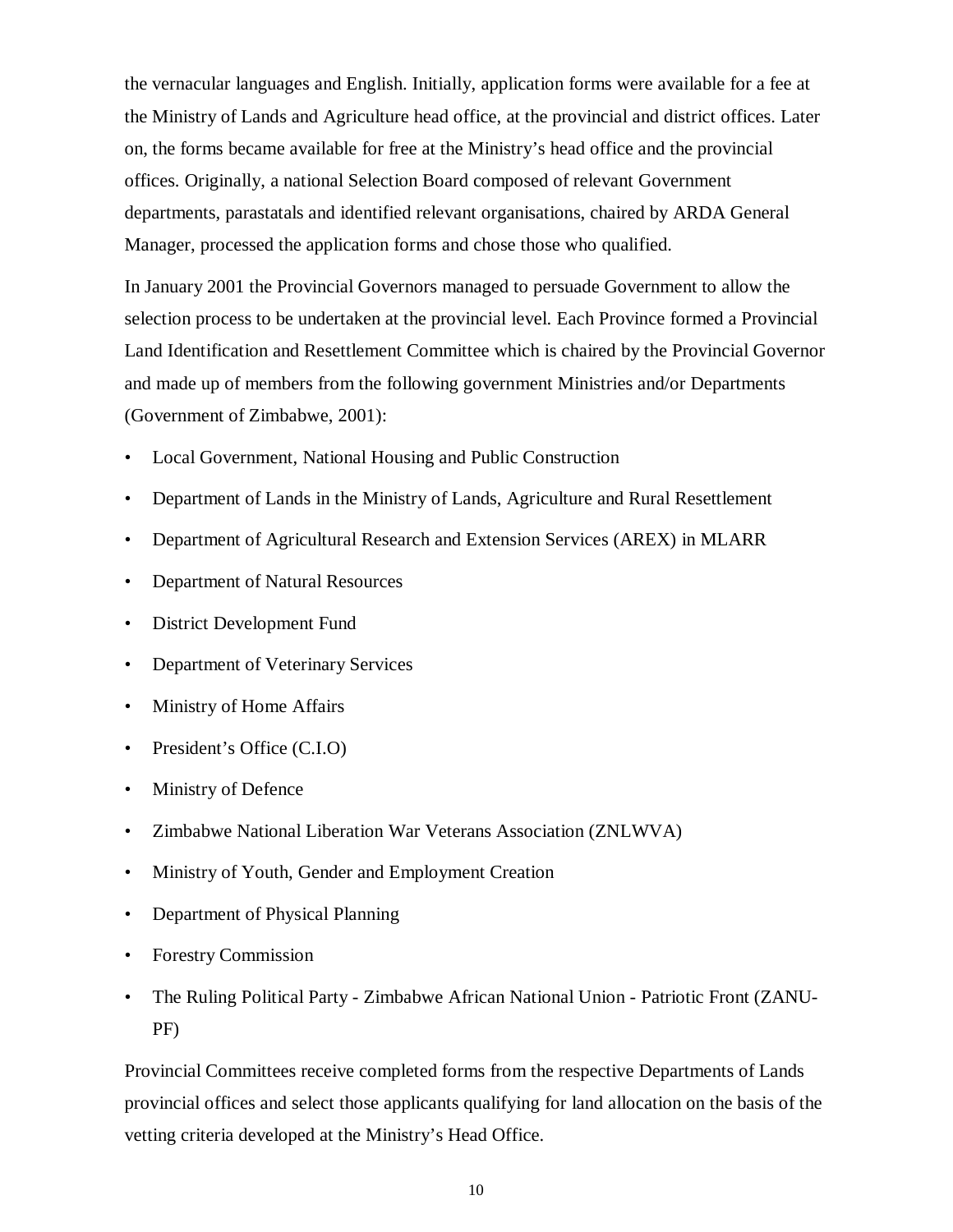#### **2.3.3 The Villagised Model A1 Scheme**

The Model A1 scheme is the villagised and self-contained land use model, which has been implemented to decongest over-populated and/or over-stocked wards and villages for the benefit of the landless in general. Model A1 is a modification of the Model A Resettlement Schemes which were implemented during the first phase of the programme as discussed above. It is based on a village settlement concept in which 20 to 25 families constitute one village. Families share certain village facilities such as water, roads and grazing. Settlers have individual ownership of other resources such as arable and residential land, livestock and farming implements.

As already noted, the land reform and resettlement policies identify poor and landless households from the congested communal areas and over-populated villages, the displaced farm workers and the special disadvantaged categories of women, youth and ex-combatants as the target beneficiaries for Model A1. Policy also stipulates that the selection team should consist of traditional leadership structures; Local Government institutions at provincial and district levels; Ministry of Lands and Agriculture departments at both levels; Rural District Councils and farmers' unions.

In reality the Model ended up absorbing beneficiaries of various social and economic status. It is estimated that up to 41% of the applicants who failed to qualify for the Model A2 commercial farm settlement scheme ended up being recommended for resettlement under Model A1 (Government of Zimbabwe, 2001). This renders the Governor-led Provincial Committee the de facto beneficiary selection institution for the bulk of the land redistribution programme. Under the Fast Track resettlement, however, the war veterans who spearheaded the initial farm occupations triggering subsequent acquisitions by government effectively "identified" or sanctioned the majority of Model A1 settlers. As a result the nation-wide War Veterans' Association has been a major player in the selection process for Model A1 schemes, alongside the other institutions mentioned above.

#### **2.4 Transparency in Beneficiary Selection**

The policy statement on beneficiary selection for the resettlement programme is very clear and transparent, providing ample opportunity for the participation of a wide range of stakeholder institutions. The empirical situation however suggests a different picture, with considerable political interference in the actual process prompting many alterations to plans and decisions emanating from the stipulated policies and procedures. Numerous decisions of

11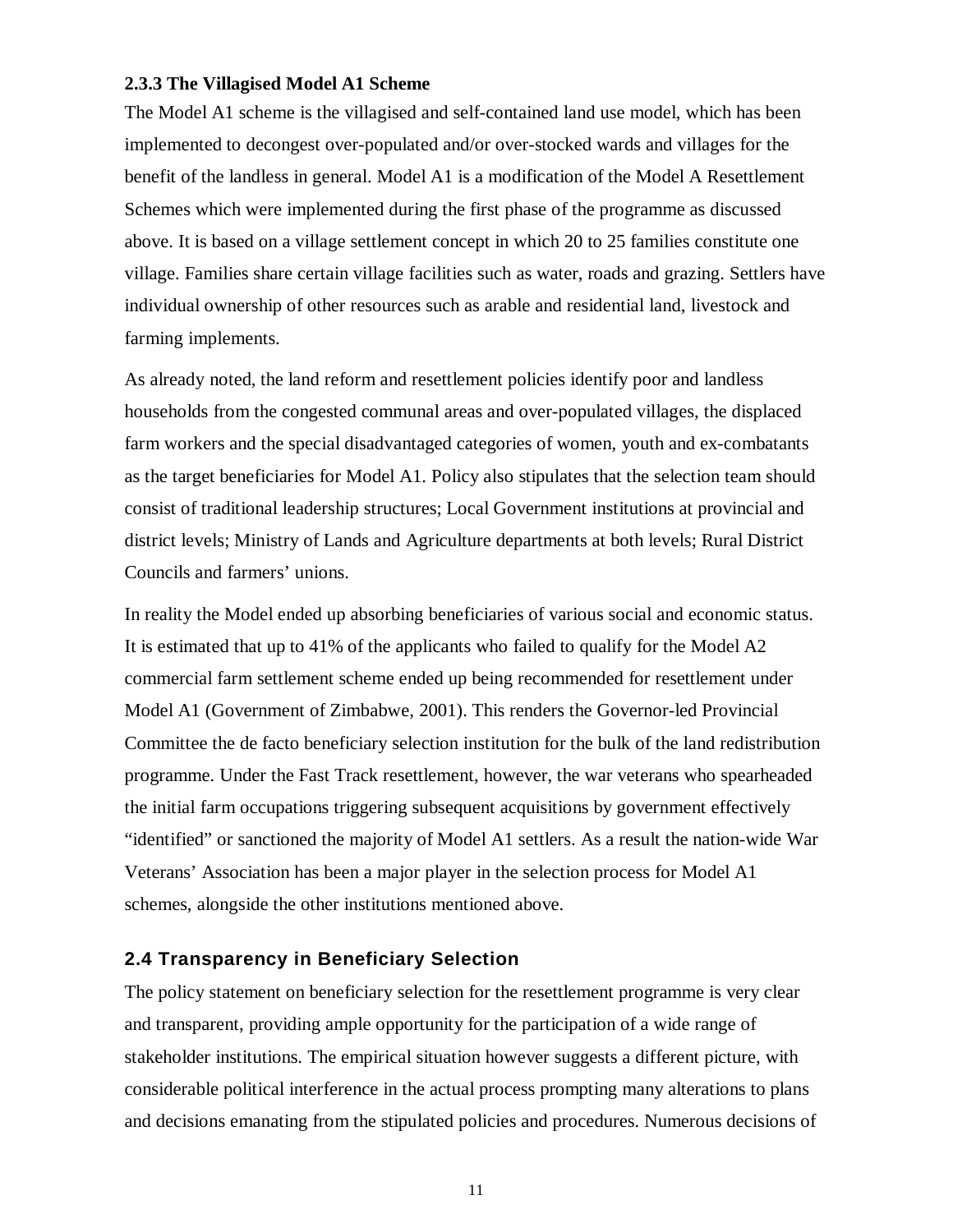respective Identification and Selection Committees have, reportedly, been ignored and/or reversed by political 'heavy weights' whose actions not only compromise formal planning processes, but also seriously undermine the role and effectiveness of officials responsible for implementing the programme. These experiences have been most pronounced in the selection of beneficiaries for Model A2 and Model A1 schemes.

Accountability protocol in settler selection also seems unclear and problematic. Theoretically, the lower level should be accountable to the next higher level, but this does not seem to be apply on the ground.

Some apparent disparities are noticeable in the selection of the particular groupings for resettlement—e.g. women, youth and ex-farm workers. For women the selection process appears to be seriously gender insensitive. While policy provides for joint allocation and registration for land, most male applicants do not seem inclined to implement this and the implementation process has not intervened. As for youth, the problem has been one of definition. Some authorities have defined youth by age, say between 18 and 21 years; some by marital status, while others define it by political activism or agricultural productive capacity. Because of sectional interests some committees have used one or the other of these definitions to disadvantage the youth.

Different Committees also have different views on the resettlement of foreign displaced farm workers. Some argue that foreign nationals cannot access land in terms of land reform policies in the absence of Zimbabwean citizenship, and should go back to their original homes if they cannot secure other employment; others argue that most of the ex-farm workers (including local citizens) are not interested in farming on their own and can therefore not be considered for land allocation for agricultural production—instead they may need to be allocated land for residential purposes only*<sup>2</sup>* . It is however clear that most of the ex-farm worker community is seriously constrained by a lack of resources and the self-propelled initiative essential for meaningful productivity. For most of this community, having been workers for long durations in their lives, seeking employment with the incoming new farmers is a more realistic option than managing productive commercial land on their own.

 $\overline{a}$ 

<sup>&</sup>lt;sup>2</sup> Along the lines of this argument the Mashonaland West Provincial Land Committee informed the researchers that as an operational guide, District implementation teams in the Province are instructed to allocate interested ex-farm worker households two (2) hectares each. While virtually all District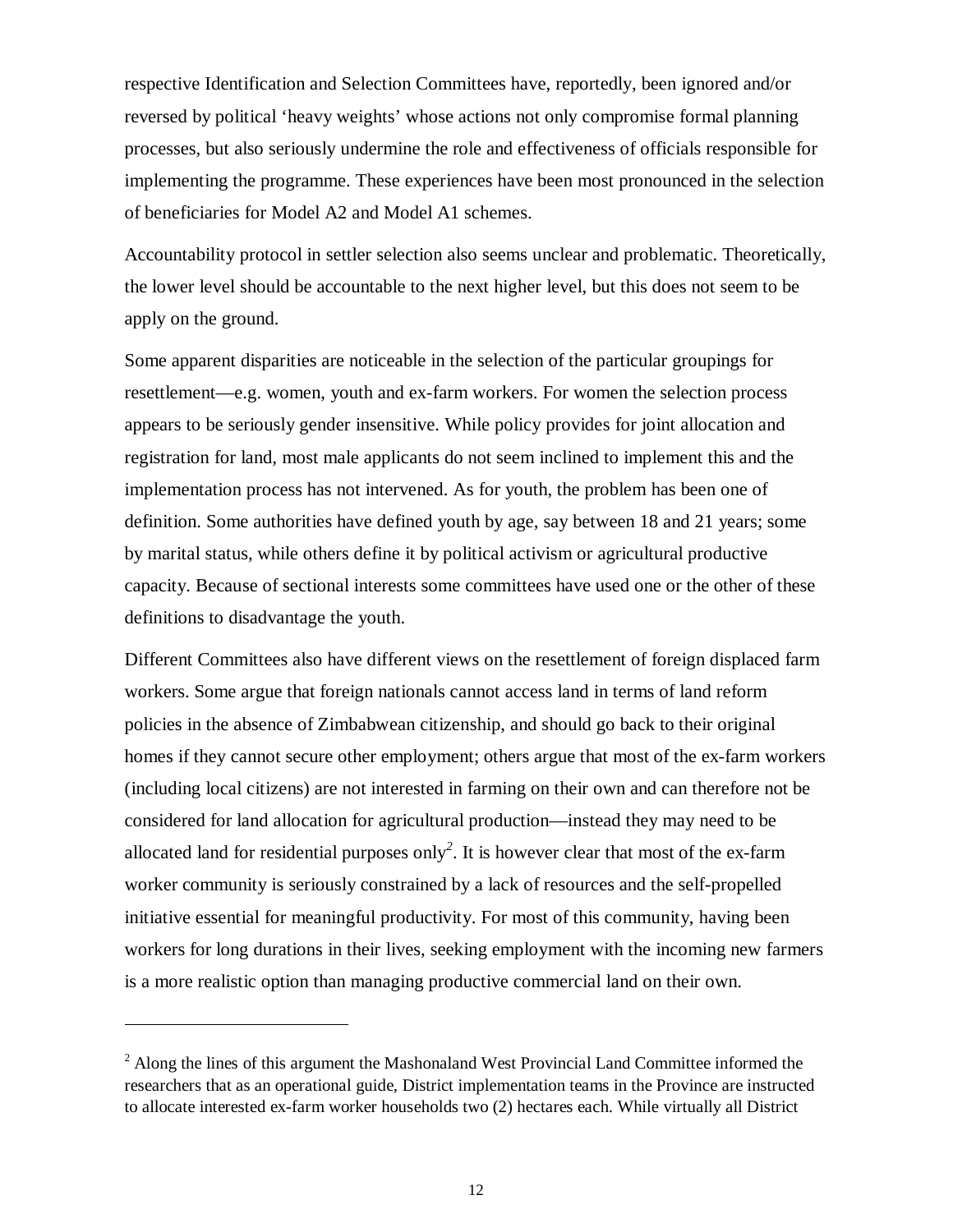There are also reports of favouritism and/or parochial preferences in land allocation where applicants' cases may be prejudiced or not considered altogether because they are not familiar to members of the Selection Committees, or because they originate from Districts that have no commercial farmland, such as Buhera or Chivi.

# **3. INFRASTRUCTURAL DEVELOPMENT AND BENEFICIARY SUPPORT**

# **3.1 Rationale and Objectives of Infrastructural Development under Land Redistribution**

The provision of infrastructure in resettled lands is prompted by the need to complement the process of emplacement of incoming communities, ensuring that the latter access within reasonable reach necessary social services, production facilities as well as pertinent physical infrastructure. It was also essential at the start of the resettlement programme in Zimbabwe to provide infrastructure items that revived the productive capacity of areas which had been devastated by war. Furthermore, resettlement invariably introduced large numbers of human population (together with domestic animals) into areas that were hitherto sparsely settled (frequently also remote and under-developed), thereby increasing the demand for physical, social and economic infrastructure and services. For the Zimbabwean case the resettlement process entailed:

- Resuscitating, establishing or developing anew altogether, water supplies for both consumption and agricultural production;
- Opening up or repairing and subsequently maintaining both through and access roads to link new settlement schemes and internal villages with major communication routes with bridges, culverts, etc on rivers and other impassable channels and places as may be necessary;
- Establishing residential housing units and arable fields that invariably involved the use and clearing of natural vegetative resources like trees, grass and other forest products; and
- Constructing community service facilities such as schools, clinics, service centres and programme administration infrastructure

 $\overline{a}$ 

Officials talked to in the Province testified to this, it has not been possible to empirically verify the universal application of this provision on the acquired farms.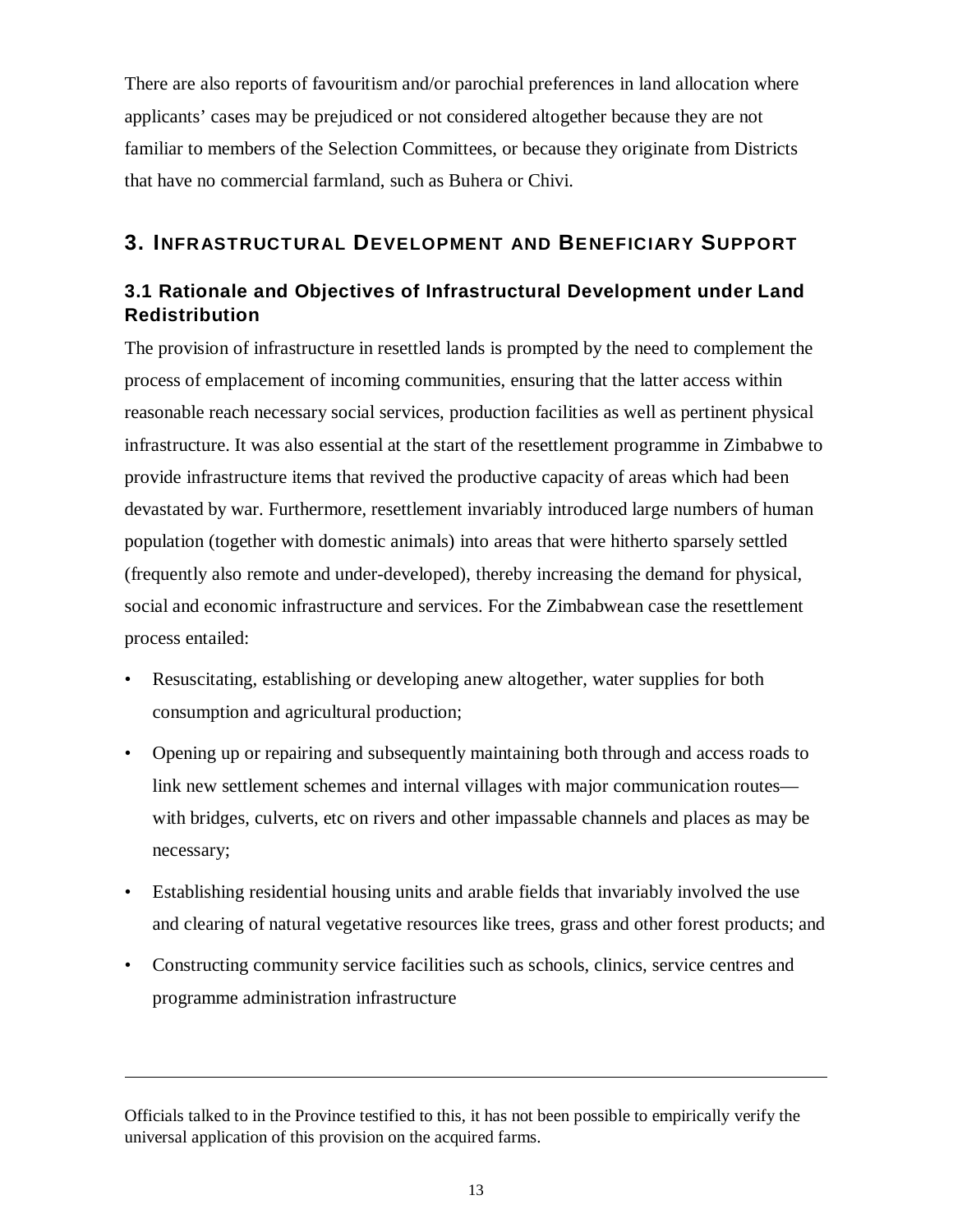#### **3.2 Policy Provisions for Infrastructure**

 $\overline{a}$ 

**3.2.1 Implementation Organisation, Infrastructure Planning and Scheme Development** During Phase One of the resettlement programme the Government of Zimbabwe sought to provide infrastructure in accordance with the professed socialist egalitarian philosophy that emphasised increasing the access of services and productive capacity to rural communities. Land redistribution was thus regarded as a major rural development thrust through which these services and developments could be realised for the hitherto disadvantaged and poor sectors of the population. Policy therefore specified infrastructure provision criteria to guide both planners and implementing agents in determining the quantities and locations of the items required. Box 1 summarises the criteria employed in providing physical infrastructure in the newly settled schemes. It is important to emphasise here that funding was provided by Government on a programme basis through Public Sector Investment Programme (PSIP) allocations to the then Ministry of Lands, Resettlement and Rural Development (or its successors charged with the overall responsibility for programme implementation and coordination).*<sup>3</sup>* Coordination of services was however critical among the various players to ensure timely linkages between infrastructure establishment and subsequent manpower deployment and service application by respective participating line institutions. As indicated in Box 1, various Government Ministries and Departments were expected to deploy staff to service their respective functions and responsibilities in resettlement schemes to the magnitudes specified by policy. The roles of agricultural and cooperative extension and animal health, education and health were of particular significance, given the status of the schemes and the high expectations of achievement that the areas carried—for this reason the ratios of these production support staff per number of farmers were, for example, much

- management of the resultant resettlement schemes through Resettlement Officers , and
- overall coordination and management of the programme through several Inter-institutional forums established to facilitate the participation and collaboration of various stakeholders.

<sup>&</sup>lt;sup>3</sup> Within the Ministry the Department of Rural Development (DERUDE) was established in 1982 as the implementation arm assigned the roles of

<sup>•</sup> demarcation and tillage of land holdings, and development of initial infrastructure through Development Teams;

DERUDE was however disbanded in 1993 and its responsibilities and personnel parcelled out and reassigned to several other Organizations, including District Development Fund (DDF), AGRITEX, ARDA, etc.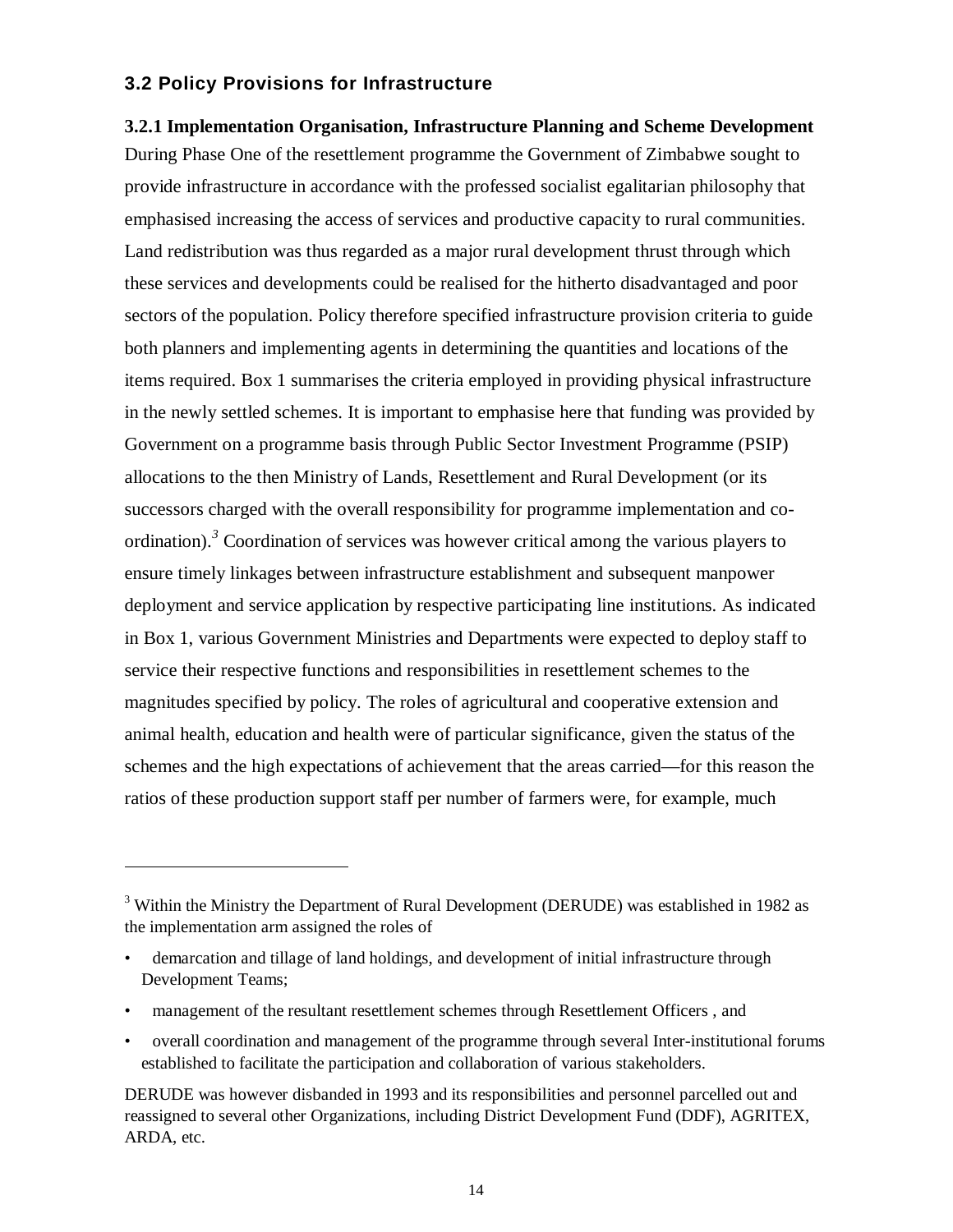higher here than in Communal areas and small scale commercial farms (former purchase  $lands)<sup>4</sup>$ 

#### **Box 1. Planning Criteria for providing Physical Infrastructure, Social Facilities and Support Services in Resettlement Schemes under Phase One (1980-1998)***<sup>5</sup>*

#### *1. Physical Infrastructure*

- Water Supplies (Repairs or new installations):
	- Domestic needs—1 borehole (with a hand pump) per Village of up to 25 families
	- Livestock needs—Surface water, otherwise borehole equipped with windmill, reservoir and troughs
- Roads (Repairs or new construction)
	- Through Road—Responsibility of Ministry of Roads
	- Village Access Road—Project-financed, budget depending on length
- Fencing
	- Scheme Boundary—Govt purchased materials, beneficiaries erected fencing
	- Internal / Paddock lines—own contribution and self-reliance by beneficiaries
- Dip Tanks and Cattle Handling Pens (Repair or new construction)
	- Provision to vary with number of villages or planned livestock units, depending on Natural Region of settlement

#### *2. Social Services*

- Primary Schools—Project-funded at rate of 1 classroom per 20 families
- Secondary Schools—Self-reliance by beneficiaries in consultation with Ministry of Education
- Clinics—Project-funded at rate of 1 per 300 to 500 families: Staffing by Ministry of Health

#### *3. Production Services*

- Tillage—Project-funded 0.5 hectare per family for initial establishment
- Agricultural Advice and Extension—Target: 1 Extension worker per 200 families
- Animal Health Advice—Target: 1 Assistant per 500 families
- Cooperative Extension—Target: 1 Assistant per 600 families
- Cooperative Depot for grain storage and marketing—Project-financed at rate of 1 per Rural Service Centre established

#### *4. Project Administration and Management Facilities*

- Government staff Housing and Offices for Resettlement staff, Extension, Animal Health, Cooperative, Education and Health staff
- Rural Service Centre layout and access roads demarcation and development
- Scheme Telephone installation

**Source:** Adapted from Intensive Resettlement: policies and procedures D*ocument.* Government of Zimbabwe.

September 1980. p. 6-9.

 $\overline{a}$ 

<sup>&</sup>lt;sup>4</sup> Compare the ratio of 1Extension Assistant : 200 resettled farmers to 1: over 400 obtaining in the Communal lands.

<sup>&</sup>lt;sup>5</sup> A standard Model A scheme with 500 families (averaging 15 to 20 families per village) was assumed for planning purposes in providing minimum infrastructure and services, with provisions for larger schemes pro-rated on the basis of this standard. Requirements for other Models closely matched these criteria if schemes involved were not within or contiguous to the Model A scheme which ordinarily received the primary provisions.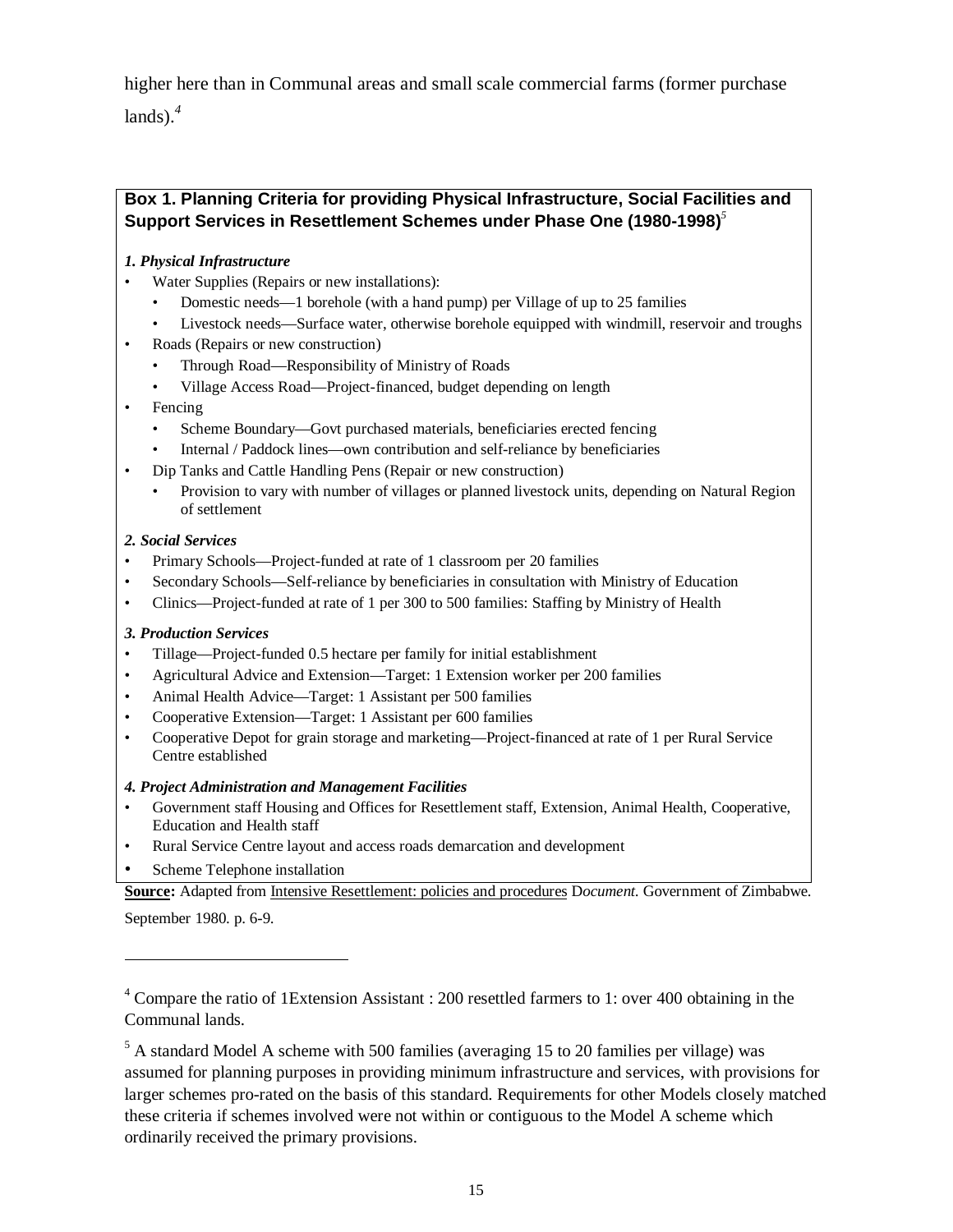The Department of Rural Development undertook the implementation of the programme through its Development and Resettlement Management teams that were responsible for translating all project plans into provisions on the ground. While Development teams were responsible for the delivery of physical infrastructure and related services (either directly through their own effort or by contract elsewhere), the Resettlement Officers as Project Managers interacted more directly with beneficiaries during such processes as beneficiary selection (see Section 2.2 above); settler mobilisation for communal services general scheme development, and soliciting other agencies' services. Because schemes were implemented (during Phase One) as distinct projects following a clearly defined project appraisal and approval process within the framework of the national programme, the Department had specific accountability for progress in both physical implementation and financial expenditure; its respective teams, therefore, necessarily had to generate and maintain comprehensive, up-to-date records and reports for both internal and external scrutiny. While this arrangement may have posed operational constraints due to centralisation and bureaucratic delays, it effectively provided for accountability and transparency. The presence (and residence) of the Resettlement Officer in the scheme also facilitated prompt troubleshooting among settlers as well as developing a data bank that could prove invaluable in documenting the land redistribution process in the country.

An important component of Phase One resettlement is the Accelerated programme under which beneficiaries were allocated land (or effectively sanctioned to utilise the land after unauthorised initial settlement) without corresponding provision of infrastructural services<sup>6</sup>. After thriving for some years without formal water supplies, access roads, scheme fencing, dip tanks, schools or clinics in close proximity, several former "squatter settlements" were either upgraded and formalised into schemes of their own or incorporated into larger contiguous other entities which were subsequently afforded infrastructure. Experience from the Accelerated programme could well be instructive in dealing with some of the outcomes of

 $\overline{a}$ 

<sup>&</sup>lt;sup>6</sup> This programme may be considered an earlier version of Fast Track resettlement in Phase Two, the only differences being due to scale and time of implementation, and the retrospective approach in which Government viewed the former. In response to the plight of the beneficiaries and Government's desire to "regularize" the settlements, some Accelerated schemes were upgraded during the period 1983-87 through the financing of infrastructure and full development by the EEC and a few Non-Governmental Organizations.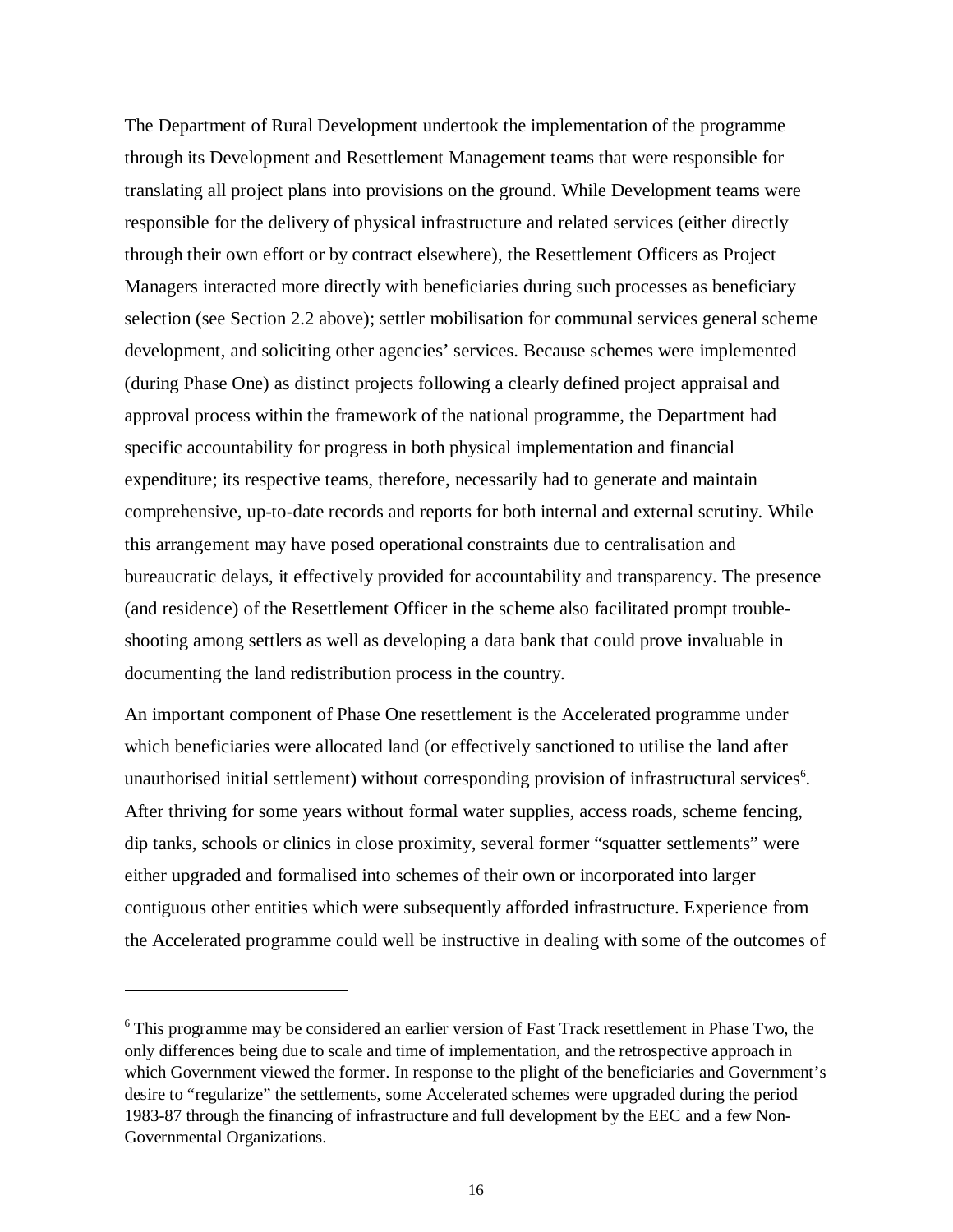Fast Track resettlement which have perhaps reproduced the earlier situation at a much more grandiose scale.

Tables 2, 3 and 4 present major developments in infrastructure for selected models at different times in Phase One of the programme. Considerable achievements were evidently registered in the physical development of services in the resettled lands (Bratton, 1994; Rukuni and Eicher, 1994; Government of Zimbabwe, 1996), ensuring that the incoming communities gained access to either their allocated land holdings or the production facilities and services to realise the full potential of their new circumstances.

While, in principle, Government funded infrastructural development through either budgetary allocations or provision of personnel through line institutions, the resettled communities made significant contribution by providing labour, own resources and locally available materials in the construction of items like schools, clinics and community centres as a costcutting measure and a way of engendering participatory development through self-reliance. To minimise costs as well, the farmers also had to construct their own housing; it was only after 1984/85 that resettled farmers were able to benefit from the Improved Rural Housing programme which offered some housing construction credit repayable through marketed agricultural produce.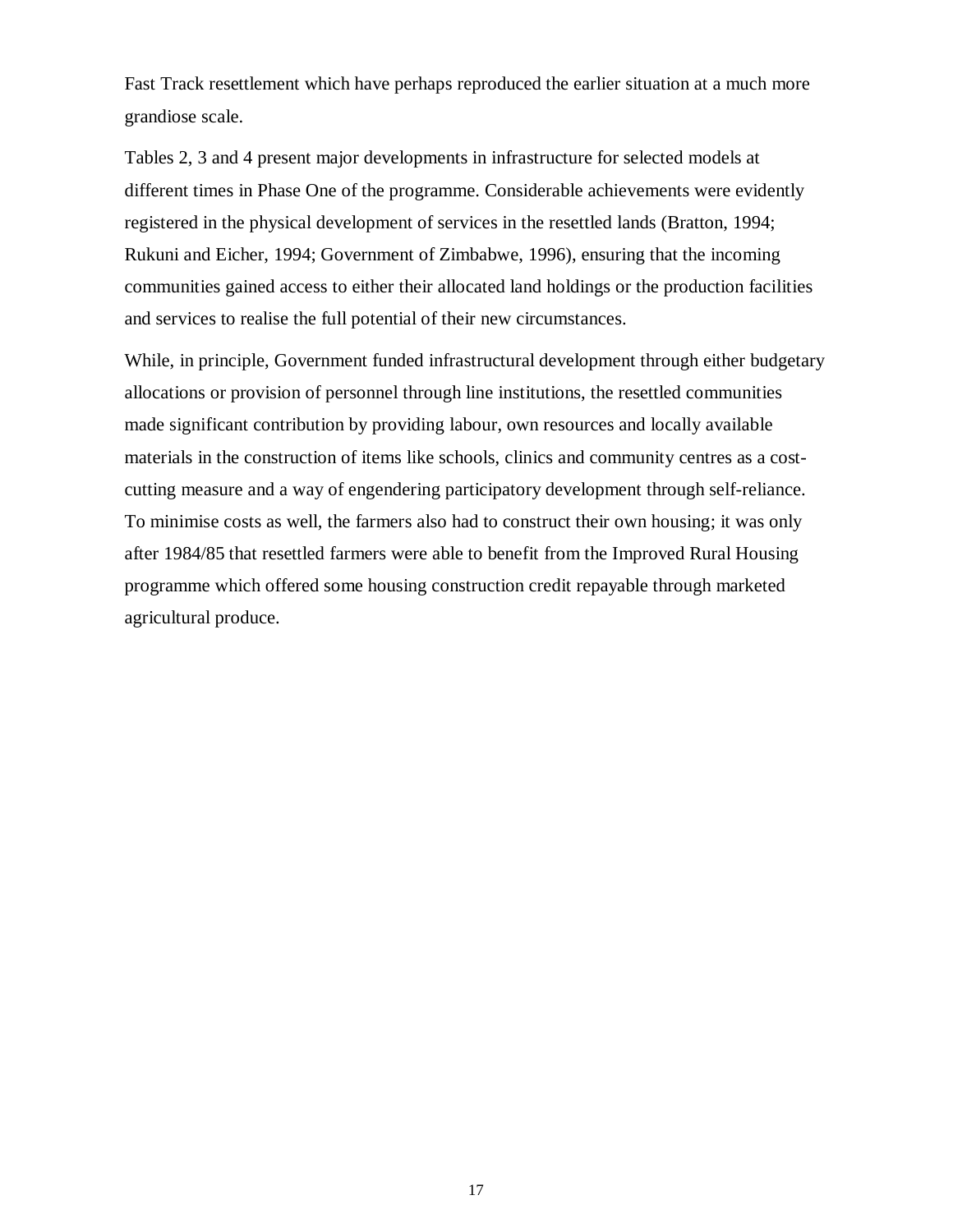# **Table 2: Major Infrastructure Development Outputs of the Resettlement Programme as at December 31, 1989**

| Item                                       | No. of units realised    | <b>Units outstanding (Planned)</b> |
|--------------------------------------------|--------------------------|------------------------------------|
| <b>Water supplies</b>                      |                          |                                    |
| <b>Boreholes</b><br>$\bullet$              | 1 3 1 4                  |                                    |
| Protected wells<br>$\bullet$               | 289                      |                                    |
| Road Network (km)                          |                          |                                    |
| Gravelled<br>$\bullet$                     | 875.5                    |                                    |
| Through roads<br>$\bullet$                 | 2489.0                   |                                    |
| Village access<br>$\bullet$                | 4 209.8                  |                                    |
| <b>Bridges</b><br>$\bullet$                | $\overline{\phantom{0}}$ | 198                                |
| <b>Dip Tanks</b>                           |                          |                                    |
|                                            | 323                      |                                    |
|                                            |                          |                                    |
| <b>Health Facilities</b>                   |                          |                                    |
| Clinics<br>$\bullet$                       | 45                       |                                    |
| Medical staff houses<br>$\bullet$          | 93                       |                                    |
| <b>Educational Facilities</b>              |                          |                                    |
| Classrooms<br>$\bullet$                    | 1474                     | (192 schools in all)               |
| Teachers' houses<br>$\bullet$              | 1 3 0 5                  |                                    |
| <b>Rural Service Centres</b>               |                          |                                    |
| Operational<br>$\bullet$                   | 43                       |                                    |
| <b>Operational Commercial</b><br>$\bullet$ |                          |                                    |
| business stands                            | 151                      |                                    |
| Service Industry stands<br>$\bullet$       | 53                       |                                    |
| Other Govt. staff housing<br>$\bullet$     | 352                      |                                    |
| <b>Improved Rural housing units</b>        |                          |                                    |
| For the beneficiaries<br>$\bullet$         | 2022                     |                                    |

Source*: Gonese (1990), unpublished, p. 10 - 11*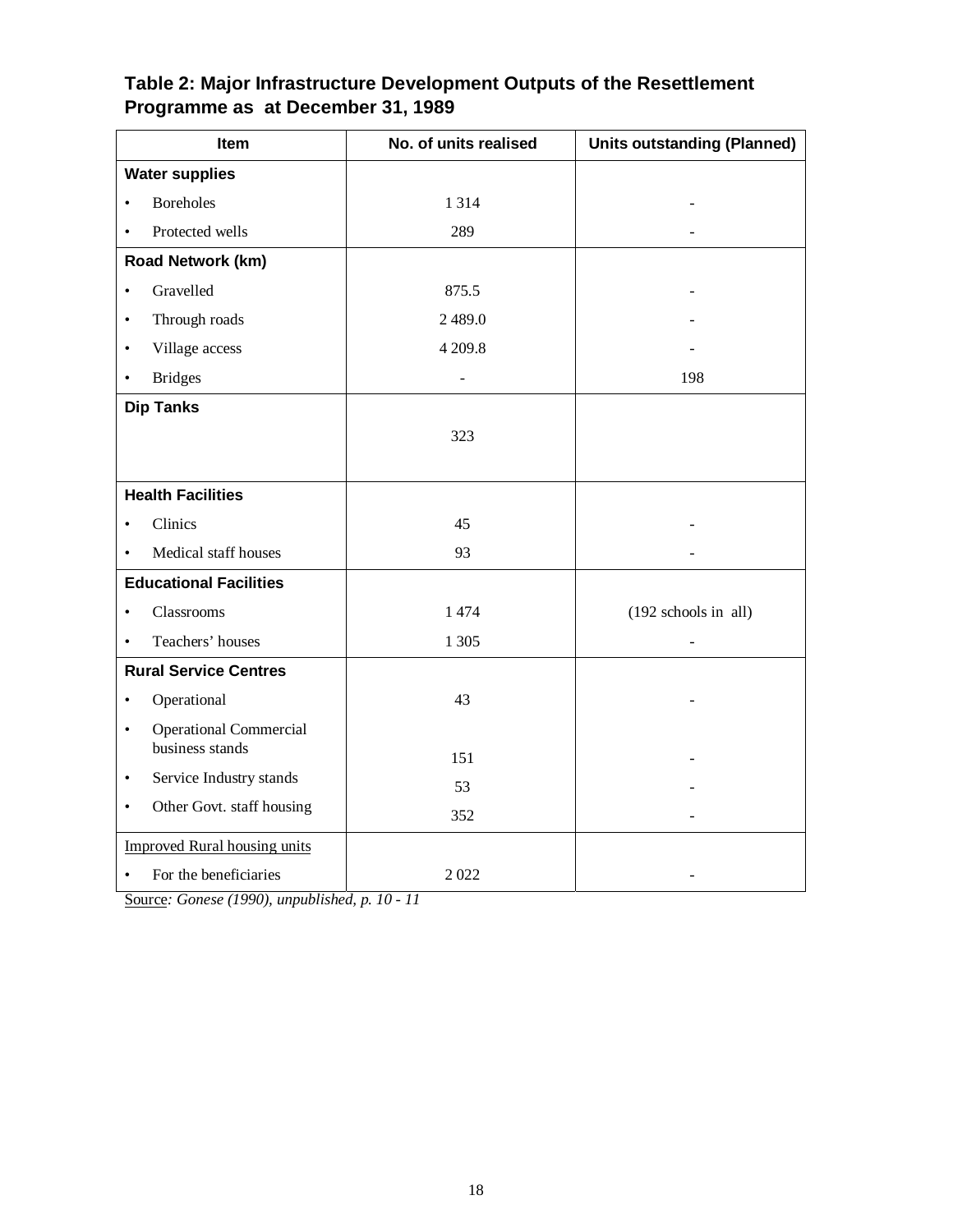#### **3.3.2 Production Facilities and Support**

While the programme financed physical infrastructure, functional institutions were responsible for personnel recruitment and management, and recurrent costs to service resettlement schemes. As alluded in Box 1, policy assigned agricultural production services to the Departments of Agritex (agricultural extension, land husbandry and farmer training); Veterinary Services (Animal health) and Cooperatives (collective farming and marketing services) with housing and offices accommodated at Rural Service Centres. With time, however, the role of other ancillary support agencies became increasingly important—e.g. Department of Natural Resources and Forestry Commission in terms of tree conservation and broad natural resource management.

Agricultural credit has been a critical production service in the context of land redistribution. In terms of policy, the then Agricultural Finance Corporation (AFC) was to provide credit to enhance farmer productivity in the newly acquired lands. Agricultural credit lending in Phase One is however fraught with varied farmer experiences of contentment and frustration as the Corporation experimented on a diversity of lending and recovery approaches and delivery mechanisms - ranging from seasonal/annual group loans to individual short to medium term support facilities (GOZ/UK Annual Joint Appraisal Reports 1981-1986). Unique organisational and operational mechanisms for servicing resettlement farmers were tried during the period 1981 and 1988 (under the names of Resettlement Loan Fund; Resettlement Credit Scheme, etc.) before they (the farmers) were incorporated into the generality of smallholder farming community.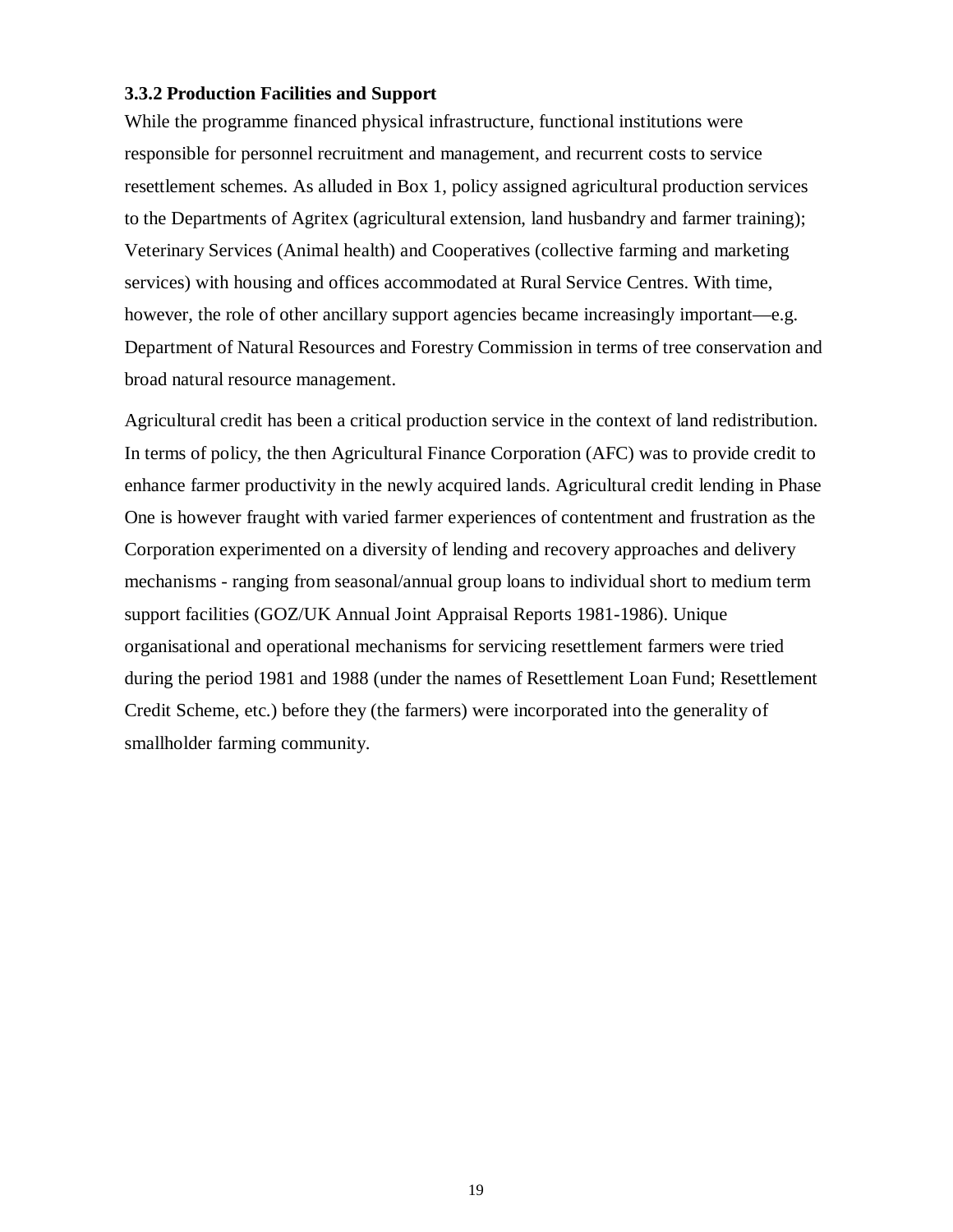| <b>Infrastructure</b><br><b>Component</b> | <b>Units</b>   | <b>Target</b><br><b>Number</b> | <b>Actual</b><br><b>Accomplishment</b> | %<br><b>Achievement</b> |
|-------------------------------------------|----------------|--------------------------------|----------------------------------------|-------------------------|
| <b>Boreholes</b>                          | No.            | 3 2 3 8                        | 2 9 4 0                                | 91                      |
| Fencing                                   | K <sub>m</sub> | 19718                          | 6 5 1 0                                | 33                      |
| <b>Schools</b>                            | No.            | 358                            | 309                                    | 86                      |
| <b>Clinics</b>                            | No.            | 130                            | 108                                    | 83                      |
| <b>Staff Houses</b>                       | No.            | 1 0 3 5                        | 971                                    | 94                      |
| <b>Administration Blocks</b>              | No.            | 89                             | 71                                     | 80                      |
| Dips                                      | No.            | 603                            | 544                                    | 90                      |
| Land Preparation                          | Ha.            | 35 000                         | 29 000                                 | 83                      |
| Toilets                                   | No.            | 66850                          | 23 0 24                                | 34                      |
| Roads                                     | Km             | 9496                           | 7 7 5 2                                | 82                      |

**Table 3. Level of Infrastructural Provision under the Resettlement Programme as at September 1996**

Source: Policy Paper on Land Redistribution and Resettlement in Zimbabwe, Government of Zimbabwe. September 1996 p.10

| Table 4. Three Tier Schemes: Level of Completion of Infrastructure |  |  |  |  |  |  |
|--------------------------------------------------------------------|--|--|--|--|--|--|
|--------------------------------------------------------------------|--|--|--|--|--|--|

| Item             | Unit | <b>Target</b> | <b>Actual</b> | <b>Balance</b> | %<br><b>Complete</b> |
|------------------|------|---------------|---------------|----------------|----------------------|
| <b>Boreholes</b> | No.  | 74            | 60            | 14             | 81                   |
| Windmills        | No.  | 48            | 49            | 19             | 60                   |
| Water troughs    | No.  | 18            |               | 18             | $\boldsymbol{0}$     |
| Reservoirs       | No.  | 22            |               | 22             | $\boldsymbol{0}$     |
| Piping (PVC)     | Km   | 96            |               | 96             | $\boldsymbol{0}$     |
| Engine           | No.  | 1             |               | $\mathbf 1$    | $\boldsymbol{0}$     |
| Fencing          |      |               |               |                |                      |
| Boundary<br>٠    | Km.  | 1 649         | 596           | 1053           | 36                   |
| Paddock<br>٠     | Km   | 264           | 160           | 104            | 61                   |
| Dips             |      |               |               |                |                      |
| <b>New</b><br>٠  | No.  | 10            |               | 10             | $\Omega$             |
| Repair<br>٠      | No.  | 5             |               | 5              | $\boldsymbol{0}$     |

**Source**: Policy Paper on Land Redistribution and Resettlement in Zimbabwe, Government of Zimbabwe. September 1996 p.21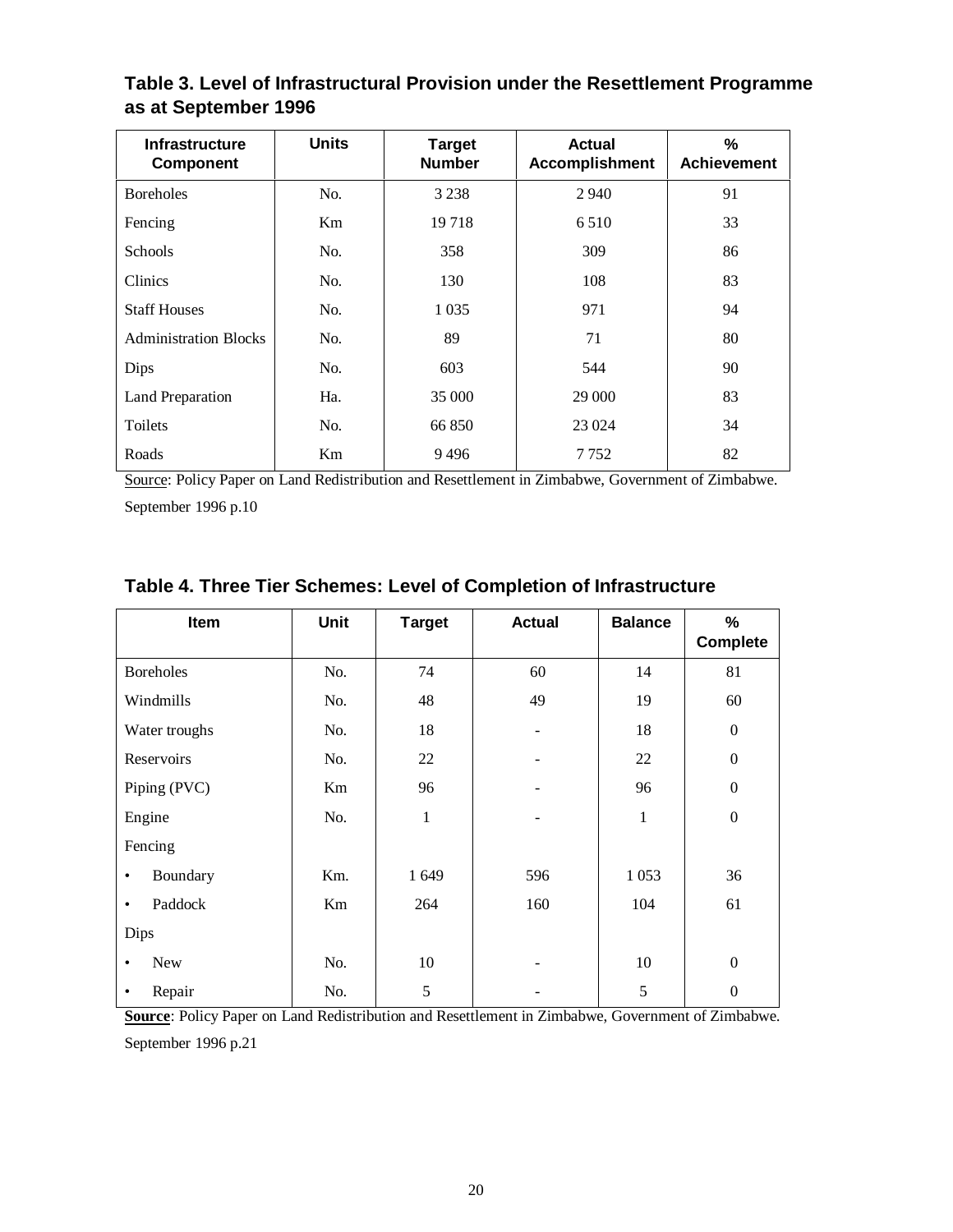Exclusive state funding of infrastructure (as was the case in Phase One) proved expensive to the fiscus—social services and physical infrastructure together accounted for over 65% of the total resettlement costs by 1987/88 (DERUDE, 1989). With the onset of the Structural Adjustment thrust of the late 1980s calling for reduced spending on social services and emphasising cost-recovery and beneficiary contribution-based development strategies, it was not surprising that Government initiated measures in beneficiary selection and service provision that in effect discriminated in favour of those with resources and means to shoulder land development costs and maximise their own productivity with little dependence on state coffers.

# **3.3 Empirical Observations on Scheme Development and Beneficiary Support**

It was established during field visits by the research team that considerable changes have occurred in the organisation, implementation and management of resettlement as stipulated by policy documented in Phase One and outlined above. A reconfiguration of institutions and reassignment of responsibilities has relegated the programme to a mainstream activity of land allocation, agricultural production and social services provision. This has evidently had as much adverse effects on the management of infrastructure and services in existing (Phase One) schemes as it has implications for planning and implementing new resettlement activity (Phase Two).

#### **3.3.1 Project Management and Overall Institutional Support**

The Project Management role previously played by Resettlement Officers has in effect been discontinued, and seems to be filled variously (as circumstances require) by the District Administrator of the particular scheme area, the Extension worker or the District Development Fund (DDF) technician who may be currently operative in the area. As all schemes are now incorporated into the Rural District Authorities surrounding them, the streamlining of services and support to resettled farmers is no longer possible (sometimes considered not necessary) as they are invariably now administered from the District centres. The absence of the Resettlement officer also deprives the area and community of the decisive enforcement function that enabled a resident Officer to resolve inter-personal conflicts and other practical problems that the extension worker or the distantly-based District Administrator may not be able to tackle. A more critical effect of this absence, however, is the apparent dearth of records, information or data about the affairs of and developments at the schemes—particularly relating to settler emplacement status; farmers' socio-economic

21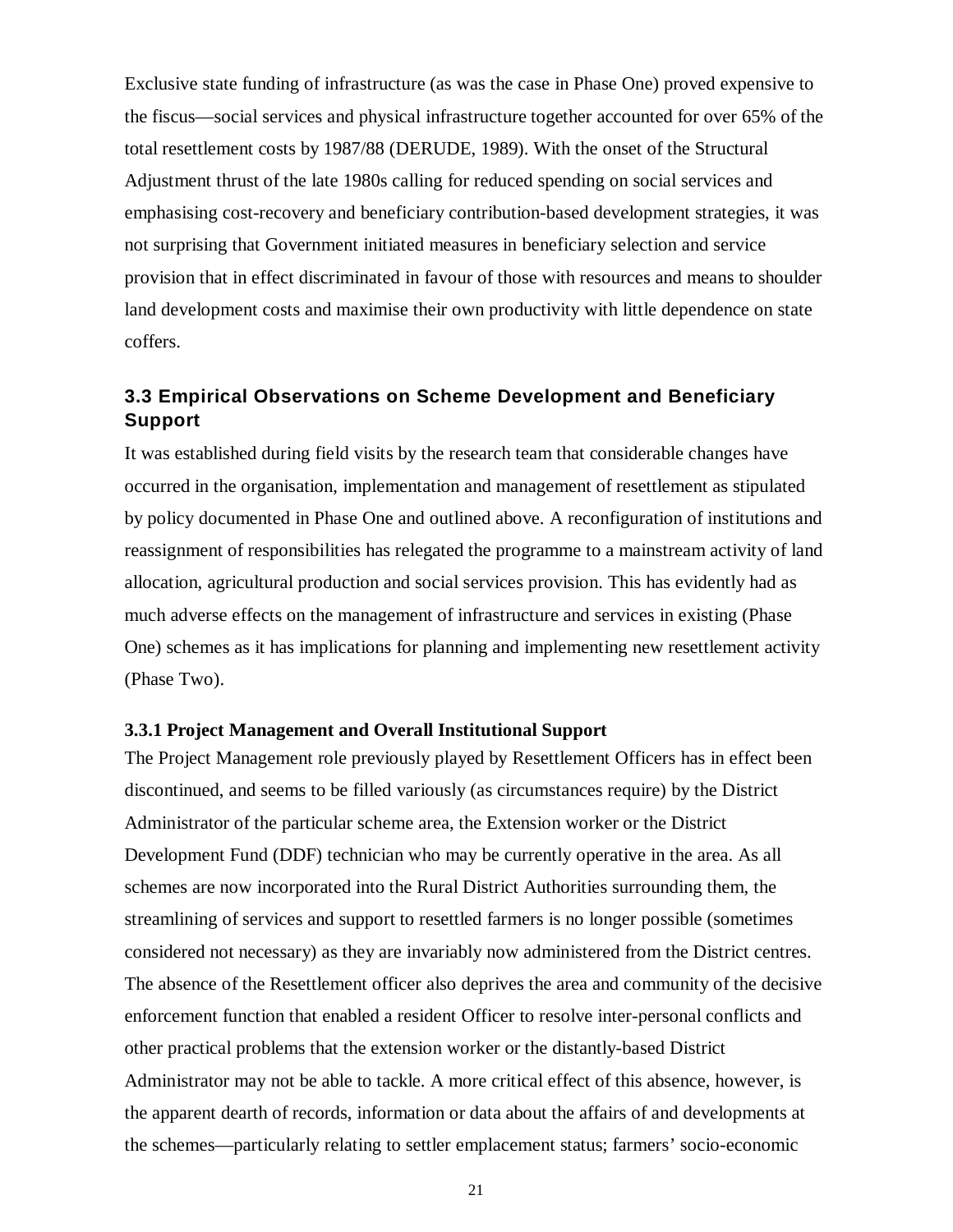attributes, scheme production statistics; operations of various stakeholder institutions, etc. all very vital information for evaluating the long term performance and impact of the programme. Some agricultural production data are maintained by locally-based Extension workers, yet these only tell part of the full story of the programme.

The void prompted by the absence of Resettlement managers has invariably triggered contests for influence and authority among those Government officials still operative in the schemes as, by default, any of them may be required to be answerable for scheme information or developments that they may not officially be conversant about. Similarly, in the absence of a designated resident manager, beneficiaries have had to constitute management structures of their own to attend to local needs—a development that may help to locally democratise decision making, but may also be divisive if not properly managed or guided. Such structures tend to be project specific to address local needs and problems and may, where necessary, require assistance in linking up with relevant external services or resources.

The established schemes visited confirmed receiving some back-up support and technical services from various Government Departments. Except for Extension workers and Animal Health Assistants whose official housing exists within the schemes, the Government agents, however, operate from District Centres from which they also service other parts of the Districts. The institutions most frequently listed as being functional in the schemes are AREX (former Agritex); Veterinary Services; DDF (either Technicians attending to water (borehole) or road maintenance problems or as representing the former Resettlement management function), and Forestry Commission. The frequency and quality of service provided was however difficult to ascertain, especially because of the distances officials have to travel from their stations, and also the extensive areas under their responsibility. It is generally accepted that the provision of services by different Government institutions has deteriorated significantly due to depleted state resources and the de-concentration of provisions to resettlement scheme areas. Even those officials who are able to service the schemes complain about inadequate financial resources to satisfy their mobility and subsistence requirements as they end up visiting the schemes less frequently than they would prefer.

#### **3.3.2 Community Institutions**

A wide array of local community structures was noted in the schemes visited, ranging from Management Committees that undertake internal administrative functions to social groupings acting to promote or safeguard particular farmer interests. The Committees' operations

22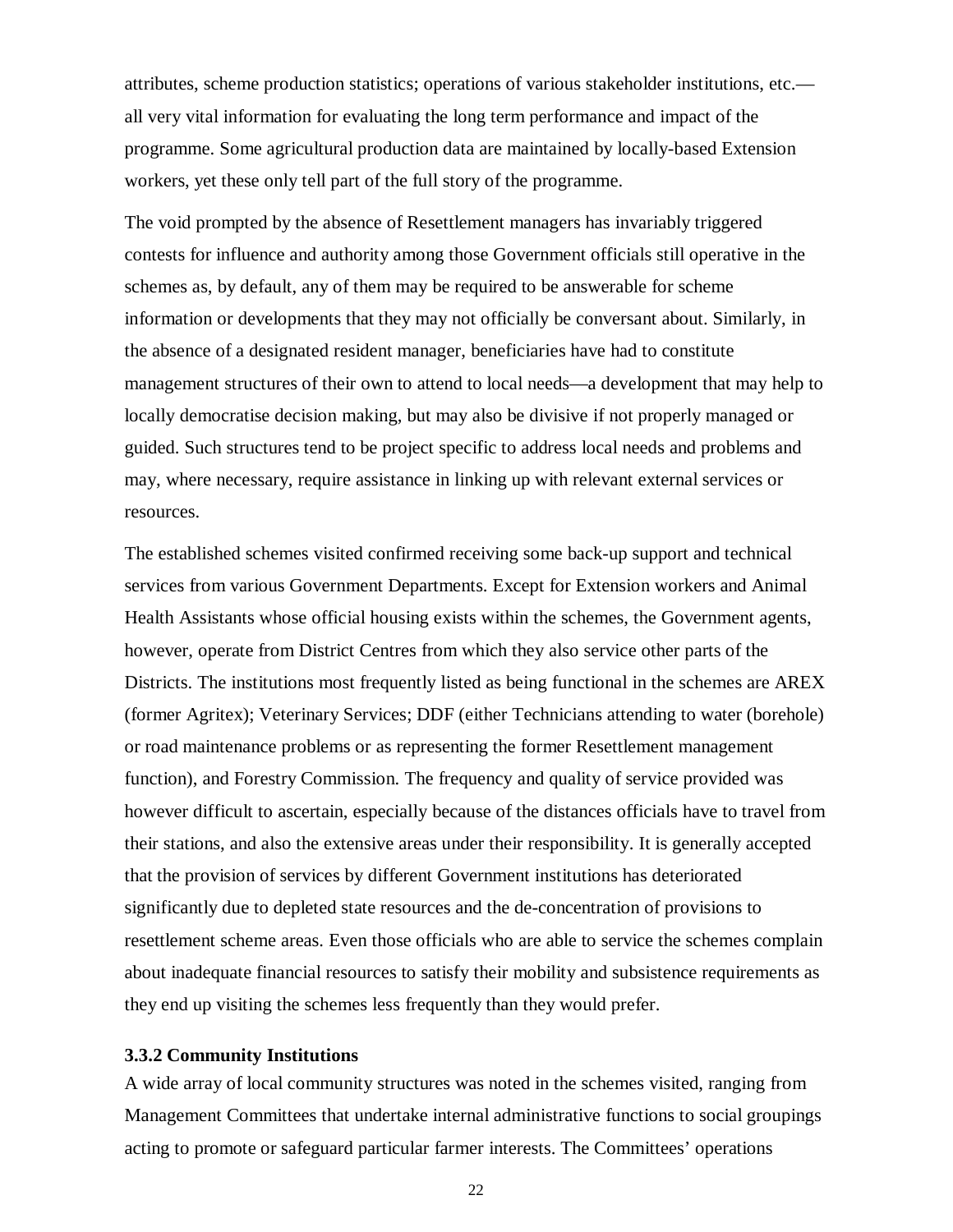complement the functions of external service providers, while interest groupings are intended to enhance community cohesion, networks and linkages that consolidate the farmers' welfare, such as relations with national farmers' unions and Marketing Boards. While clearly diverse in terms of their unique interests or peculiar circumstances, such management structures play a vital role in engendering beneficiary participation in scheme administration, development planning and general local resource management as they provide a

crucial means of interaction between schemes, Government and external non-government players.

Table 5 lists some of the community management structures operating in schemes studied, together with their respective functions.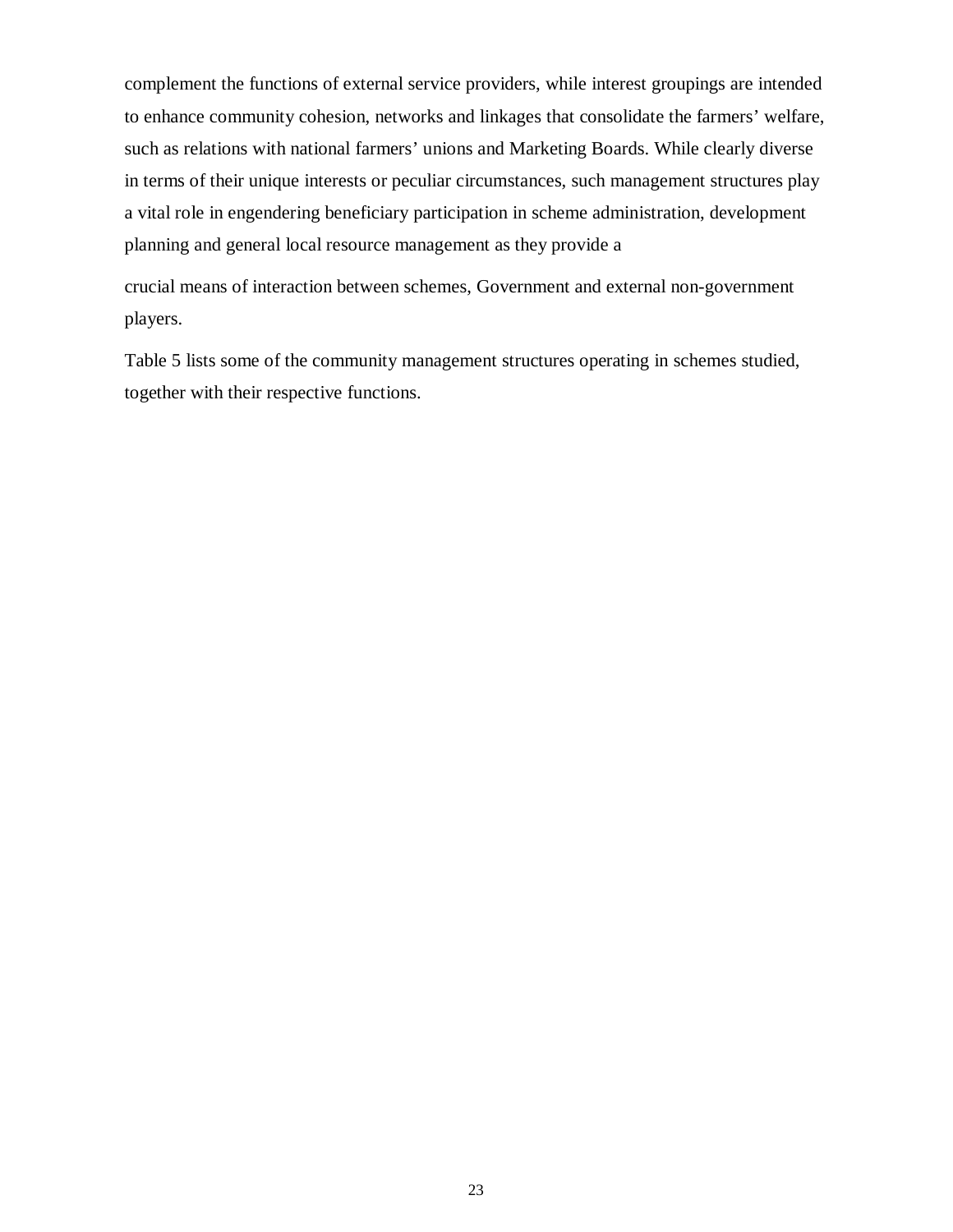# **Table 5. A classification of existing Community management structures and their respective functions**

| <b>Community Organisational</b><br><b>Committees</b>                     | <b>Typical Functions and responsibilities</b>                                                                                                 |
|--------------------------------------------------------------------------|-----------------------------------------------------------------------------------------------------------------------------------------------|
| Ward / Village Development Committees<br>(WADCO / VIDCO)                 | Area administration and management of community<br>$\bullet$<br>affairs                                                                       |
|                                                                          | Area Development planning<br>$\bullet$                                                                                                        |
|                                                                          | Administrative and political representation at Rural<br>$\bullet$<br><b>District Council</b>                                                  |
|                                                                          | Settlement of disputes and other social conflicts<br>$\bullet$                                                                                |
| Water Committees (IMCs) (especially in<br>Irrigation schemes)            | Overseeing Water allocation and management under<br>$\bullet$<br>irrigation                                                                   |
|                                                                          | Monitoring irrigation operations and general water<br>$\bullet$<br>application                                                                |
|                                                                          | Negotiating for water pricing                                                                                                                 |
| Production and Marketing Committees                                      | Oversee developments and problems in                                                                                                          |
|                                                                          | Land preparation and cropping<br>$\bullet$                                                                                                    |
|                                                                          | Tillage and equipment hire<br>$\bullet$                                                                                                       |
|                                                                          | Input supply<br>$\bullet$                                                                                                                     |
|                                                                          | Marketing and transport channels<br>$\bullet$                                                                                                 |
|                                                                          | Provision of marketing intelligence<br>$\bullet$                                                                                              |
| Security and Maintenance Committees                                      | Infrastructure maintenance—e.g. fencing, canal<br>$\bullet$<br>network, dip tanks, access roads, etc.                                         |
|                                                                          | Assurance of general security of scheme area<br>$\bullet$                                                                                     |
|                                                                          | Community discipline<br>$\bullet$                                                                                                             |
| Social Services and Development<br>Committees                            | Community organisation for social services<br>$\bullet$<br>development-e.g. school, clinic, service centre,<br>child care centre construction |
|                                                                          | Ensure smooth running of social and community<br>services                                                                                     |
| Grazing / Livestock Development<br>Committees (particularly active under | Managing and control of grazing resources,<br>$\bullet$<br>including pastures, fencing and water facilities                                   |
| Model D and Three Tier)                                                  | Organising livestock loans, dipping taxes and<br>$\bullet$<br>marketing services                                                              |
|                                                                          | Control of livestock and grazing capacity<br>$\bullet$                                                                                        |
| Natural Resources / Forestry Committees                                  | Organising tree planting activities<br>$\bullet$                                                                                              |
|                                                                          | Ensuring general sound natural resource use and<br>$\bullet$<br>management (soil and vegetation protection and<br>forest health)              |
|                                                                          | Ensure environmental protection<br>$\bullet$                                                                                                  |

**Source:** *Data from AMS field visits*, January-October 2002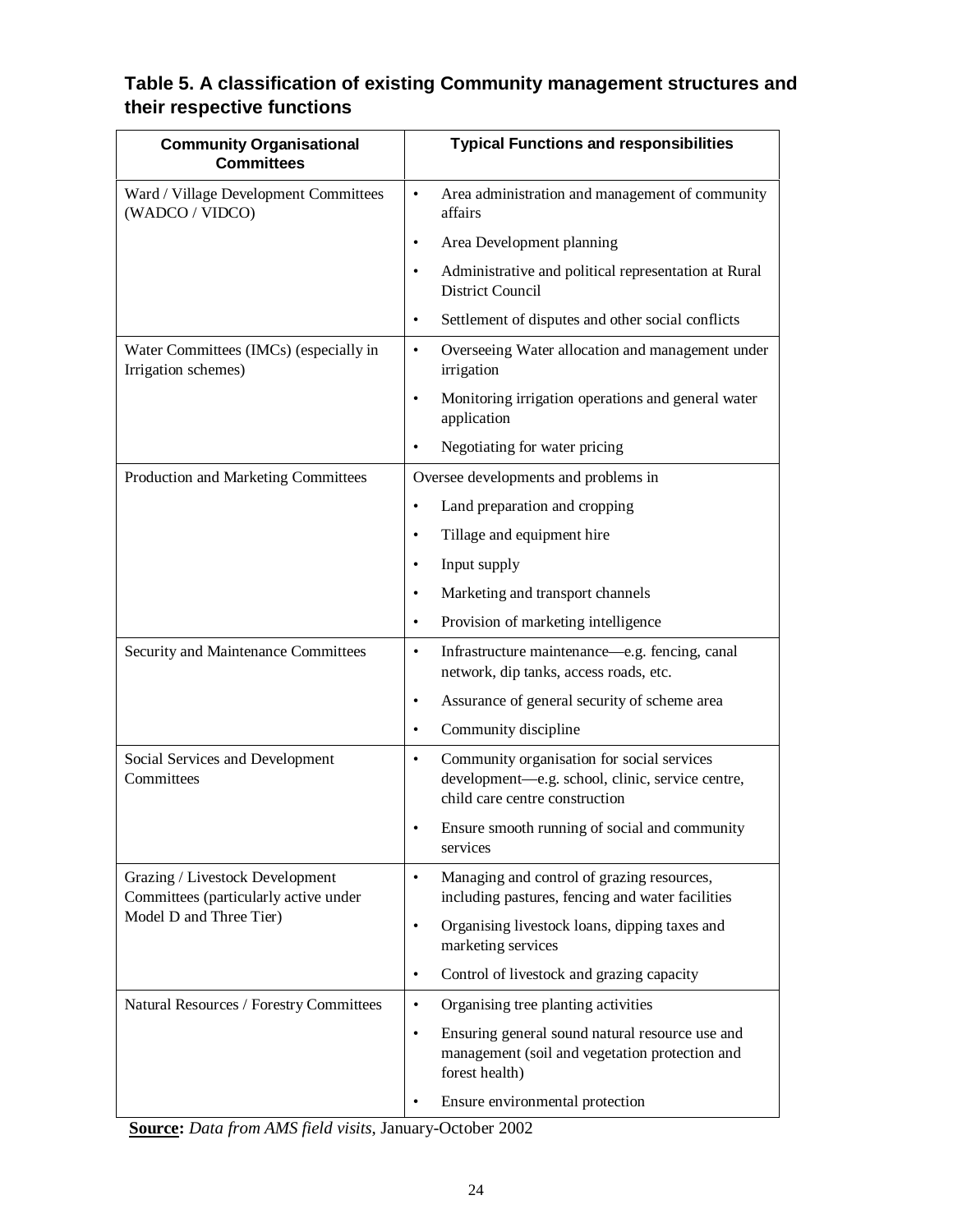# **3.4 Infrastructure Provision and Support Services in Phase Two**

As noted earlier, the mid-1990s mark the climax in Phase One of Zimbabwe's land redistribution programme in terms of both beneficiary emplacement and infrastructural development. Thereafter, depleted land availability and competing demands for limited state financial resources in the wake of economic structural adjustment prompted a noticeable reduction in both budgetary allocations for, and physical development outputs from, the programme. While policies guiding service provision remained applicable, the means for accomplishing these dwindled significantly, forcing Government to consider complementary other ways of responding to the programme demands. A major ensuing policy response was the de-emphasis on the provision of infrastructure prior to beneficiary emplacement. In the absence of the anticipated external (donor) funding to support the Inception Phase Plan of 1999 to 2000, Government adopted the *Fast Track* (Accelerated) programme that sought to hasten land acquisition and maximise beneficiary emplacement without immediate provision of commensurate physical infrastructure; physical developments were to follow later in complement of the resettled communities' immediate access to and use of the land resource. In terms of the new policy, only basic infrastructure was to be provided at the time of land allocation, covering:

- Farm and village surveys
- Pegging of arable plots and homesteads
- Opening up of access roads
- Sinking of deep wells and boreholes
- Cattle dips (repairing or construction)
- Land preparation and crop packages for half a hectare per family<sup> $7$ </sup>

(Government of Zimbabwe, 2000 p.5)

 $\overline{a}$ 

The rest of the services were to be provided

 $<sup>7</sup>$  These items were to be made and seen in consistency with the earlier (Phase One) policy that was</sup> more comprehensive and detailed in its coverage of provisions since the *Fast Track* approach "…i*s a component of the overall National Land Reform and Resettlement Programme….an accelerated implementation of existing Government approaches with emphasis on compulsory acquisition rather than focusing on land offered under the willing seller-willing buyer principle"* (Government of Zimbabwe, 2000 p. 2).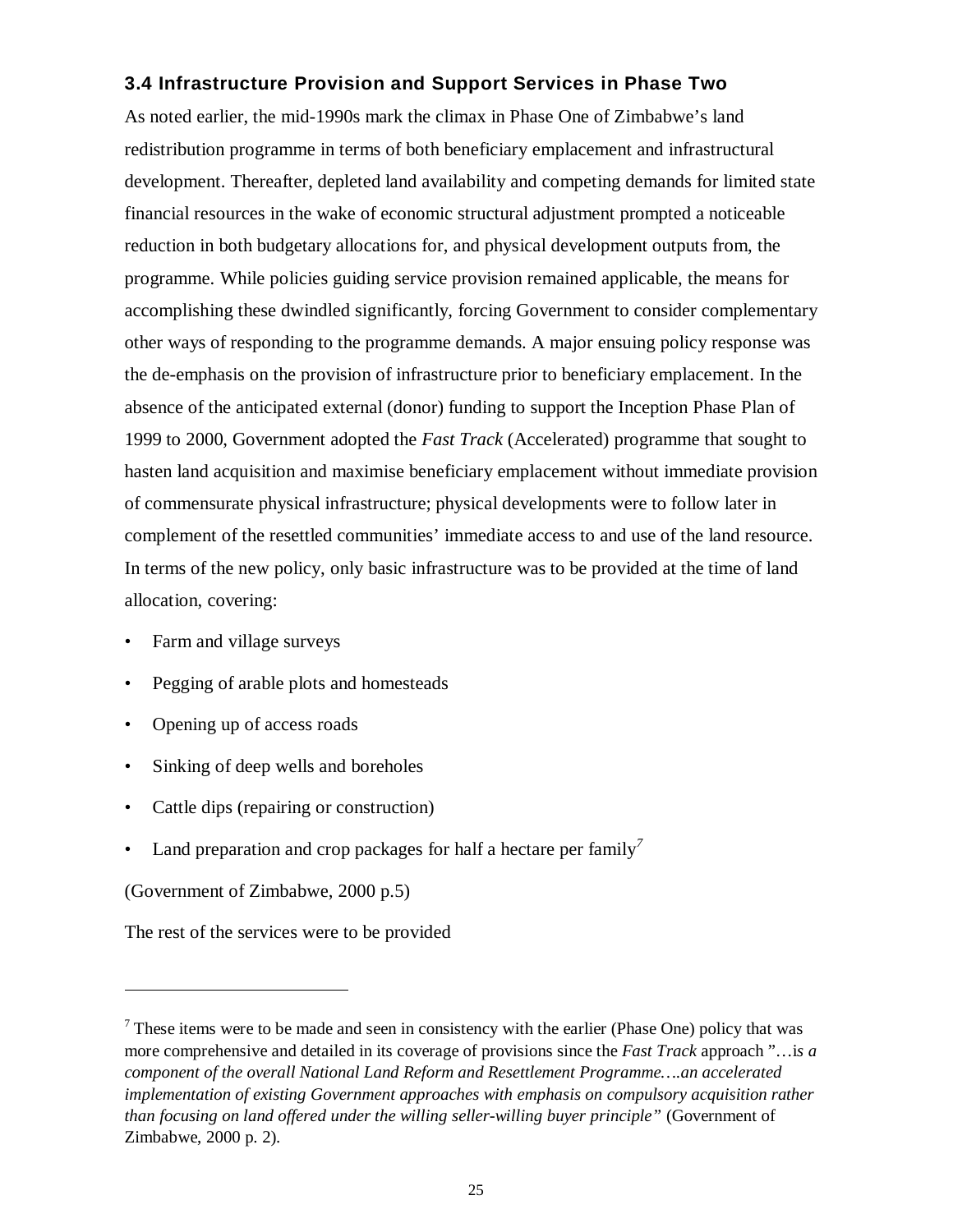*"… in subsequent phases, through the Ministerial / Departmental recurrent budgets and PSIP allocations…including*

- *Tenure arrangements (certificates of occupancy, village certificates, leases and upgrades)*
- *Secondary infrastructure (schools, service centres, clinics, staff housing. Energy and communications)*
- *Extension services (including personnel from AGRITEX and the Department of Veterinary Services)*
- *Agricultural credit*
- *Marketing services*
- *Social support plan*
- *Conservation matters"*

#### (Government of Zimbabwe 2000, p 12.)

In contrast to Phase One when the implementation process was highly centralised and streamlined, with well-defined financial resource allocation and accounting responsibilities, *Fast Track* in effect decentralised land allocation and infrastructure support to Provinces and Districts, allowing for a simultaneous implementation process country-wide that mobilised virtually all Government agencies to participate in the massive programme. As it allowed for greater political play and control in its execution at the local levels than the predecessor programme (Phase One), *Fast Track* ultimately focused more on the allocation or redistribution of the land resource and less on the infrastructure and supportive framework and services that could facilitate or complement effective agricultural productivity and consolidate community development.

# **4. EMERGING ISSUES FOR POLICY CONSIDERATION**

The following issues have been identified to warrant policy changes in order to improve the performance of the land redistribution and resettlement programme and enhance the achievement of its objectives.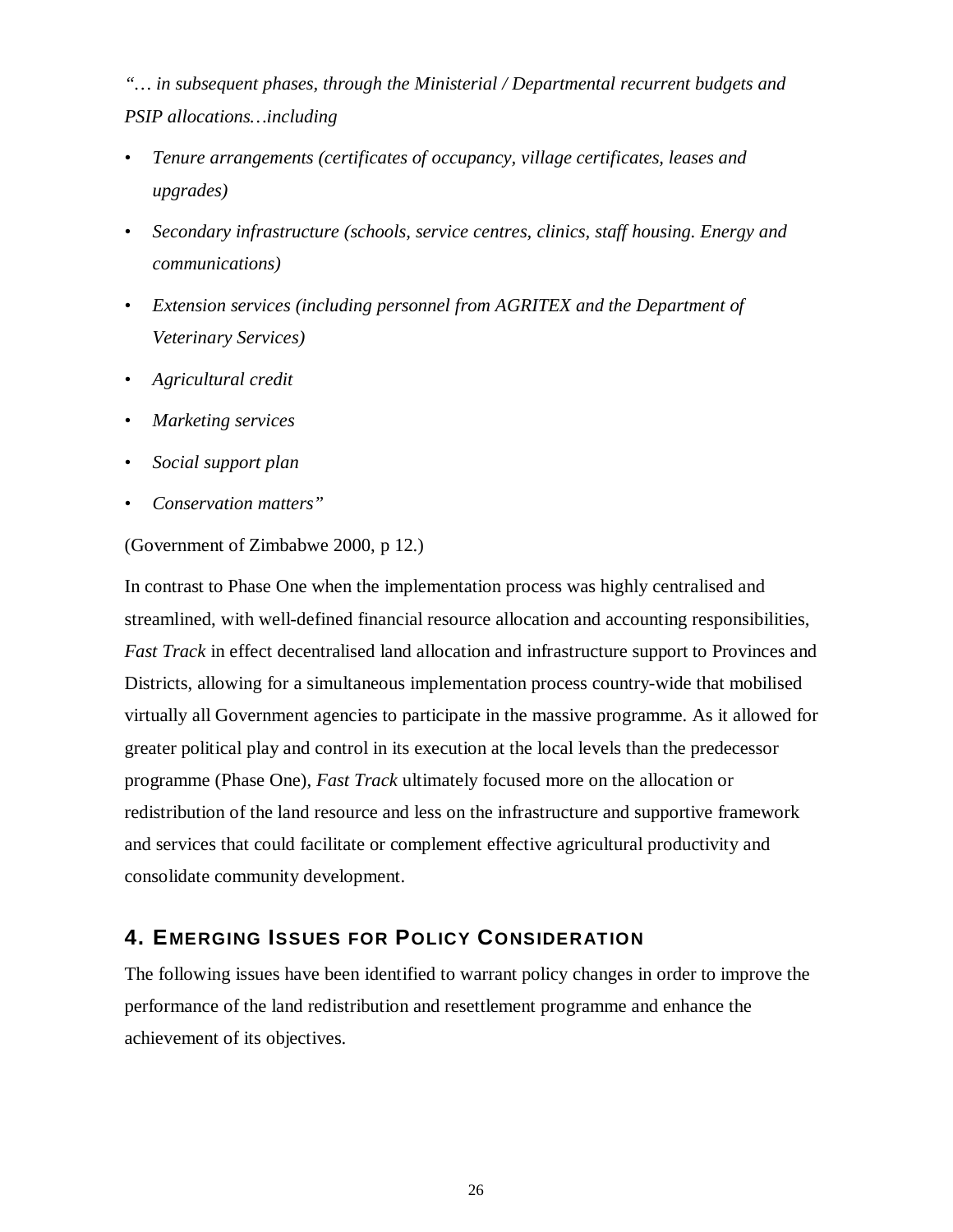### **4.1 Improvement of Criteria for Beneficiary Selection**

A major observation to emerge from Zimbabwe's experience in implementing land redistribution and resettlement over the past two decades is the need for clear beneficiary selection criteria that ensure fairness, transparency and easy application and implementation. Such criteria should be guided by the objective of ensuring that the land resource is held equitably among the country's citizens and utilised efficiently and effectively for the national benefit. It appears essential that in the process of achieving equitable redistribution, identification and selection for allocation should aim at affording access to and use of the scarce and finite resource only those with the best prospects and potentials of utilising it effectively and productively. Only competent and potentially competent farmers should be allocated land under the resettlement programme.

With potential or proven competence taken as a cardinal principle in the selection criteria, the following priority considerations should be adopted to maximise potentials for success for the redistribution process and the resettlement programme:

- a) Those farmers who have demonstrated high levels of competence in terms of production and productivity in their present communal lands and whose current main constraint to increase their production is shortage of land.
- b) Those people who have demonstrated competence through the management of commercial farm enterprises as employed farm managers.
- c) Those persons who have undergone the required training in agriculture at certificate, diploma or degree level and have an interest in farming. Such persons should, however, undergo supervised on-farm training before they are let out loose on their own.
- d) Those Zimbabwean nationals with both the private means and interest to pursue agriculture as an economic activity and who show proven willingness to invest in the activity as a chosen pre-occupation.

Given a sound and effective selection framework an appropriate support system is required that ensures agricultural productivity, economic viability of operations as well as the longterm sustainability of the land resource.

# **4.2 Complementary Non-state Financing**

In addition to the operational demands of the massive *Fast Track* Programme in terms of numerous participating organizations and agents and the requisite coordination processes,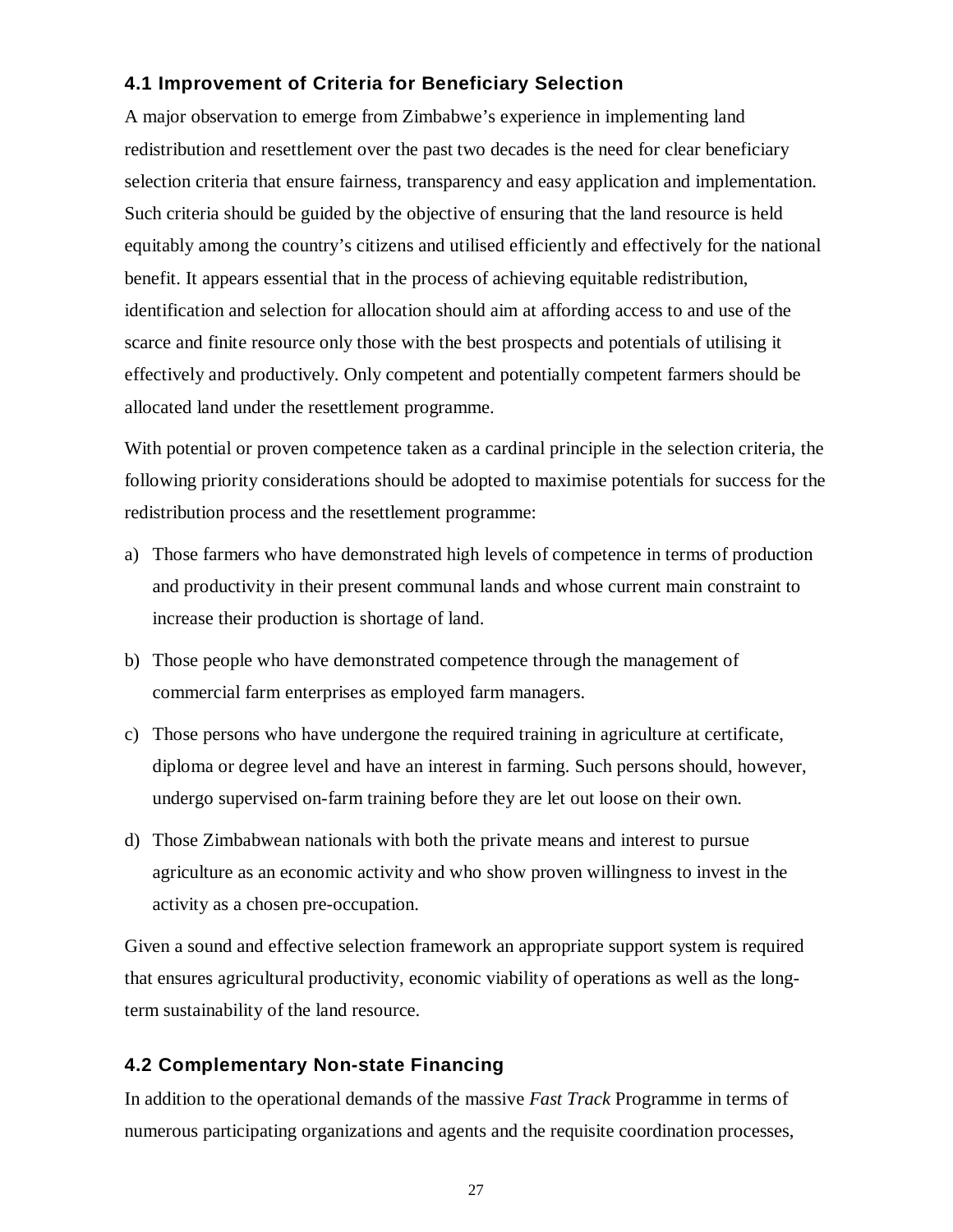there have been overwhelming budgetary needs for affording corresponding support services to resettled communities. The scale of the programme entails resource requirements that effectively surpass state capacity and would suggest a clear need for mobilising and facilitating the participation of both private sector players and beneficiaries to cater for initial development of infrastructure and subsequent maintenance. Greater participation of non-state players in the programme reduces government's fiscal burden and facilitates more effective priority setting and resource allocation while also instilling a sense of pride and self-reliance in the beneficiaries. Experience in both Phases of the programme has shown that considerable scope exists for the resettled communities to contribute their own labour and local materials towards the development of their areas; at the same time Phase One also abounds with empirical evidence of local and external non-governmental organizations that contributed immensely financial and material support for the development of infrastructure and services in the established schemes.

### **4.3 Rationalizing Fast Track through Provision of Infrastructure and Support Services**

The absence of infrastructure under *Fast Track* not only deprives the resettled communities of access to essential infrastructure and social services, but also seriously constrains their productivity and development, ultimately retarding the desired economic growth of the affected rural areas. As with the experiences of the mid-1980s when Accelerated resettlement schemes were upgraded (see Section 3.2.1), it is as essential as it is possible to rationalise resource utilisation, services provision and infrastructural development through enhanced support in order to realise the full potential and productivity of both the settled land and beneficiaries.

#### **4.4 Streamlining Implementation Responsibilities and Accountability**

To avoid confusion in the implementation process, reduce resource wastage and facilitate cooperation as well as coordination among stakeholders, there is need for streamlining the operational framework under which the programme is executed. A clear and transparent implementation arrangement also ensures that beneficiaries are appropriately informed and are able to effectively play their expected roles, without unwarranted uncertainty or ignorance.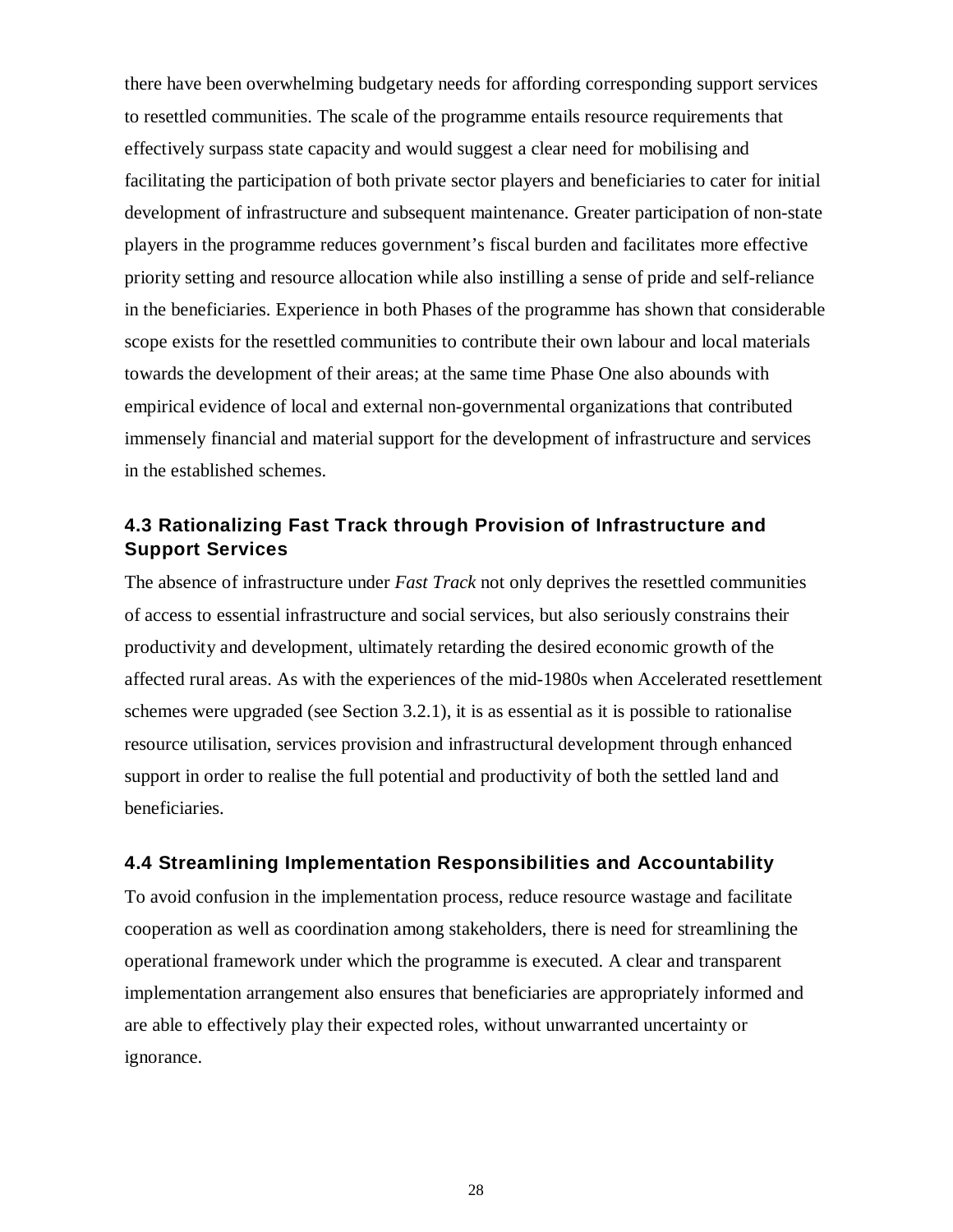# **4.5 Emphasis on and Investment in Productive Infrastructure, Support Services, and Water Development for Irrigation Farming**

The provision of social services needs to be suitably guided by considerations of productivity and long-term sustainability of not only the resettled communities and their environment, but also the national economic resources under exploitation. As an activity involving structural changes in ownership, operation and investment patterns, the process of land resettlement and redistribution needs to develop and establish a firm foundation that makes it an attractive and sustainable alternative to the preceding situation. *Fast Track* has, within a very short period of time, in effect enabled a wholesale transfer of high value and high potential land and water resources from the white commercial farming sector to predominantly smallholder black farmers; a correspondingly robust framework that effectively supports the new farmers and ensures their growth and viability is essential. Such a framework would necessitate the formulation or designing of a package of productive services and inputs that enhances the farmers' effectiveness—encompassing the crucial ingredients like extension and training; credit and input services, and marketing infrastructure. Given the ecological conditions of the bulk of the areas affected by the land transfers (particularly in terms of rainfall receipt and variability), the development of water storage infrastructure for small to medium irrigation farming should be an integral component of such a package, buoyed on enhanced private sector and beneficiaries' own resources as suggested in Section 3.4.1 above.

### **REFERENCES**

#### (not complete)

- Bratton, M. "Land redistribution, 1980-1990*"* in Rukuni, M. and Eicher, C.K. (ed.) 1994 *Zimbabwe's Agricultural Revolution*, University of Zimbabwe Publications, Harare.
- Gonese, F. T. 1990 (unpublished) *An analysis of the Resettlement Programme: Public Policy: Progress and Prospects in the Policy of Land Redistribution.*
- Government of Zimbabwe, 1999. *Inception Phase Framework Plan 1999 to 2000 An Implementation Plan of the Land Reform and Resettlement Programme—Phase 2*
- Government of Zimbabwe, 2000 *Accelerated Land Reform and Resettlement Implementation Plan: "Fast Track".*
- Government of Zimbabwe, September 1996. *Policy Paper on Land Redistribution and Resettlement in Zimbabwe*. Harare
- Ministry of Lands, Resettlement and Rural Development. *Intensive Resettlement: policies and procedures.* 1980, 1983 and 1985 editions. Government of Zimbabwe. Harare.